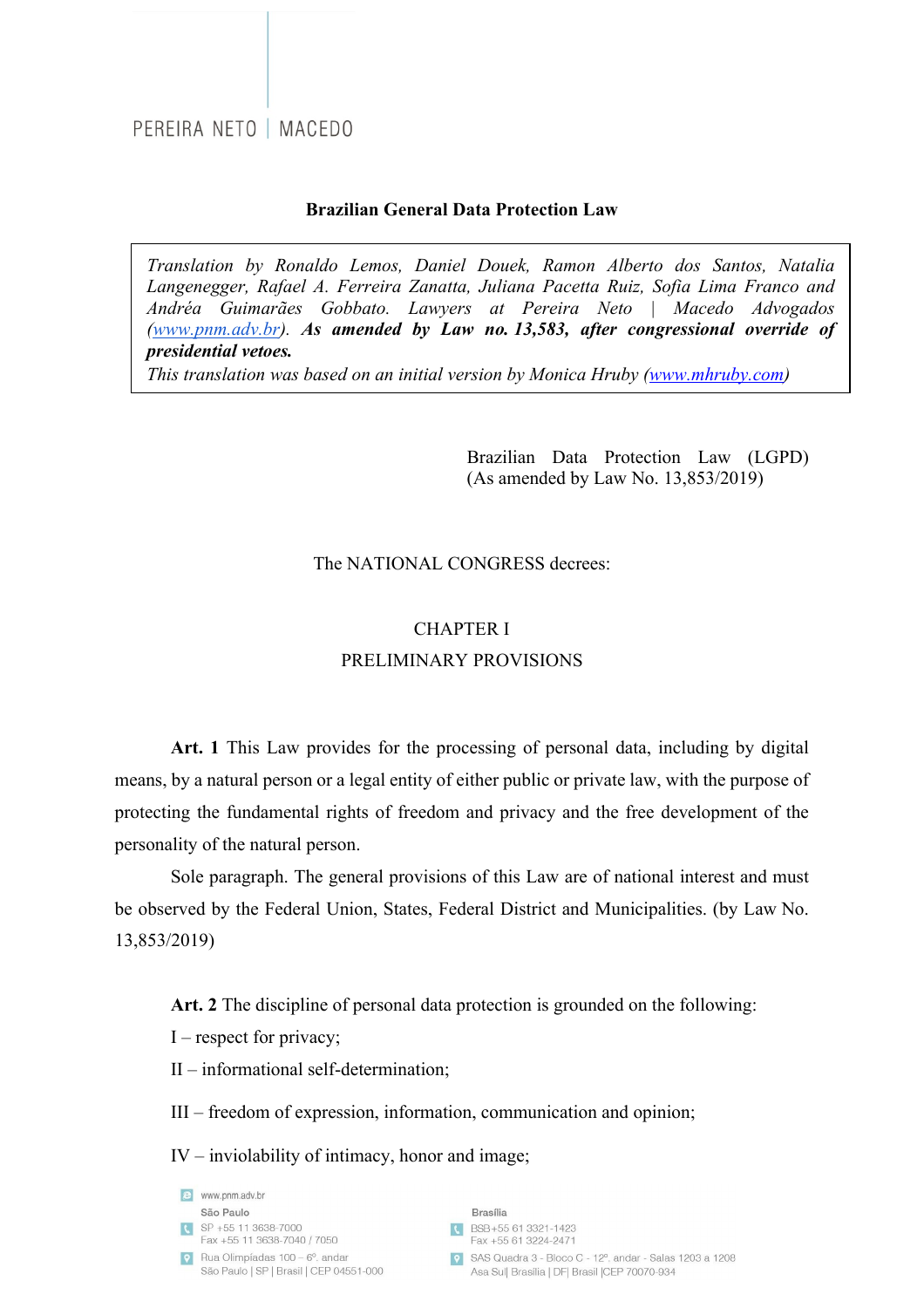V – economic and technological development and innovation;

VI – free enterprise, free competition and consumer defense;

VII – human rights, free development of personality, dignity and exercise of citizenship by natural persons.

**Art. 3** This Law applies to any processing operation carried out by a natural person or a legal entity of either public or private law, irrespective of the means, the country in which its headquarter is located or the country where the data are located, provided that:

I – the processing operation is carried out in the national territory;

 $II$  – the processing activity is aimed at the offering or provision of goods or services, or at the processing of data of individuals located on the national territory; or (New Wording Given by Law No. 13,853/2019)

III – the personal data being processed were collected in the national territory.

§1 Data collected in the national territory are considered to be those whose data subject is in the national territory at the time of collection.

§2 Data processing as provided in item IV of the lead sentence of Art. 4 of this Law is exempted from the provisions of item I of this article.

**Art. 4** This Law does not apply to the processing of personal data that:

I – is done by a natural person exclusively for private and non-economic purposes;

 $II$  – is done exclusively:

a) for journalistic and artistic purposes; or

b) academic purposes, with Arts. 7 and 11 of this Law being applicable in these

#### cases;

 $III - is$  done exclusively for purposes of:

a) public safety;

b) national defense;

c) state security; or

d) activities of investigation and prosecution of criminal offenses; or

e www.pnm.adv.br São Paulo  $S$ P +55 11 3638-7000 Fax +55 11 3638-7040 / 7050 P Rua Olimpíadas  $100 - 6^\circ$  and and São Paulo | SP | Brasil | CEP 04551-000

#### **Brasília**

- CBSB+55 61 3321-1423 Fax +55 61 3224-2471
- SAS Quadra 3 Bloco C 12°, andar Salas 1203 a 1208 Asa Sul| Brasília | DF| Brasil | CEP 70070-934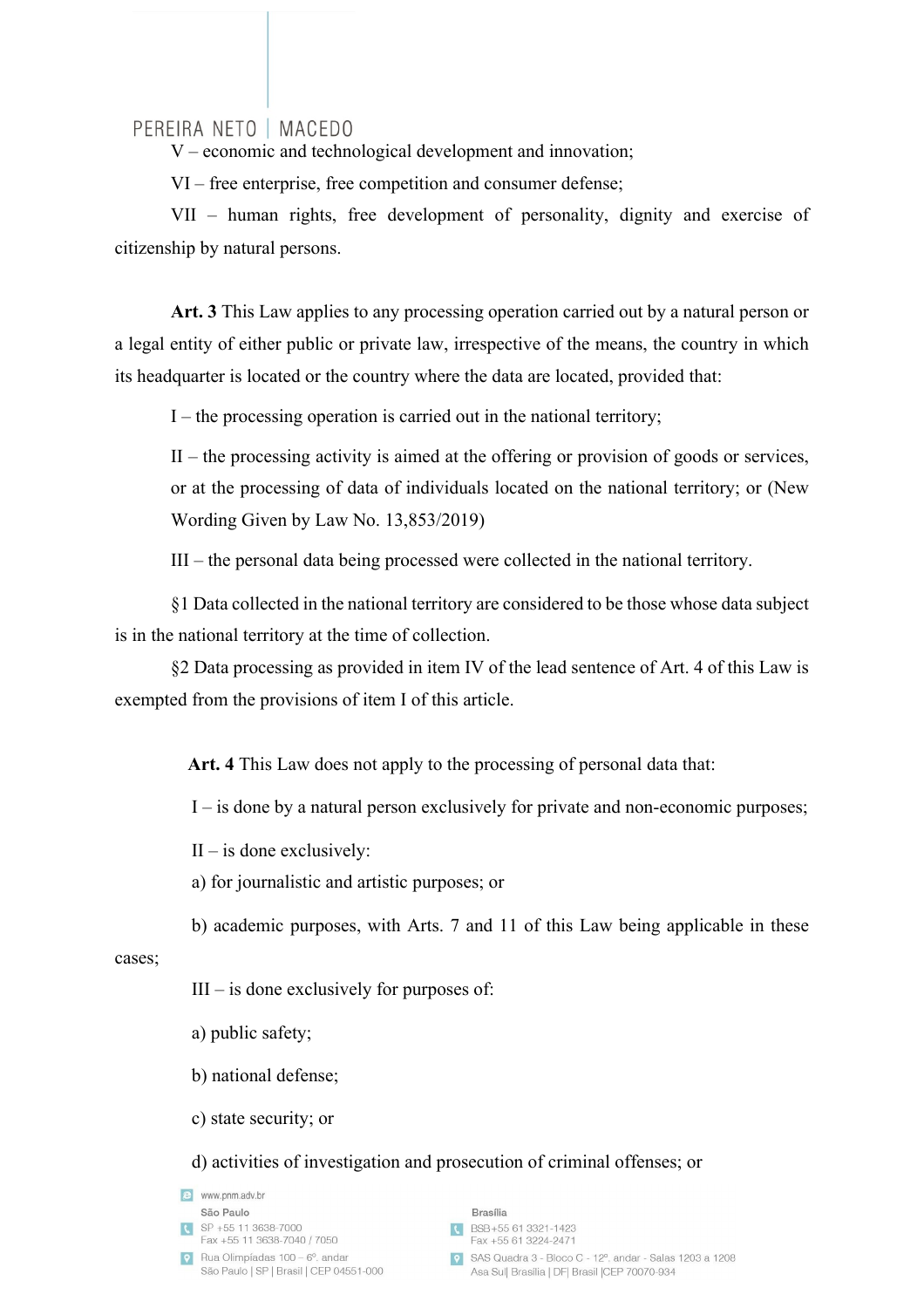IV– have their origin outside the national territory and are not the object of communication, shared use of data with Brazilian processing agents or the object of international transfer of data with another country that is not the country of origin, since the country of origin provides a level of personal data protection adequate to that established in this Law.

§1 Processing of personal data as provided in item III shall be governed by specific legislation, which shall provide proportional and strictly necessary measures for fulfilling the public interest, subject to due legal process, the general principles of protection and the rights of the data subjects as provided in this Law.

§2 Processing of the data referred to in item III of the lead sentence of this article is forbidden for legal entity of private law, except in procedures under the authority of legal entity of public law, of which the national authority shall be specifically informed and which shall observe the limitation imposed in §4 of this article.

§3 The national authority shall issue technical opinions or recommendations regarding the exceptions provided in item III of the lead sentence of this article, and shall request of the responsible parties a data protection impact assessment.

§4 Under no circumstances the entirety of the personal data in a database, as provided in Item III of the lead sentence of this article, may be processed by a legal entity of private law, unless its capital is integrally held by public entities. (New Wording Given by Law No. 13,853/2019)

**Art. 5** For purposes of this Law, the following definitions apply:

I – personal data: information regarding an identified or identifiable natural person;

II – sensitive personal data: personal data concerning racial or ethnic origin, religious belief, political opinion, trade union or religious, philosophical or political organization membership, data concerning health or sex life, genetic or biometric data, when related to a natural person;

III – anonymized data: data related to a data subject who cannot be identified, considering the use of reasonable and available technical means at the time of the processing;

IV – database: a structured set of personal data, kept in one or several locations, in electronic or physical support;

V – data subject: a natural person to whom the personal data that are the object of

| e www.pnm.adv.br                                                          |
|---------------------------------------------------------------------------|
| São Paulo                                                                 |
| SP +55 11 3638-7000<br>Fax +55 11 3638-7040 / 7050                        |
| Rua Olimpíadas 100 - 6°, andar<br>São Paulo   SP   Brasil   CEP 04551-000 |

**Brasília** R BSB+55 61 3321-1423

|  |  | Fax +55 61 3224-247 |  |
|--|--|---------------------|--|

SAS Quadra 3 - Bloco C - 12° andar - Salas 1203 a 1208 Asa Sul| Brasília | DF| Brasil | CEP 70070-934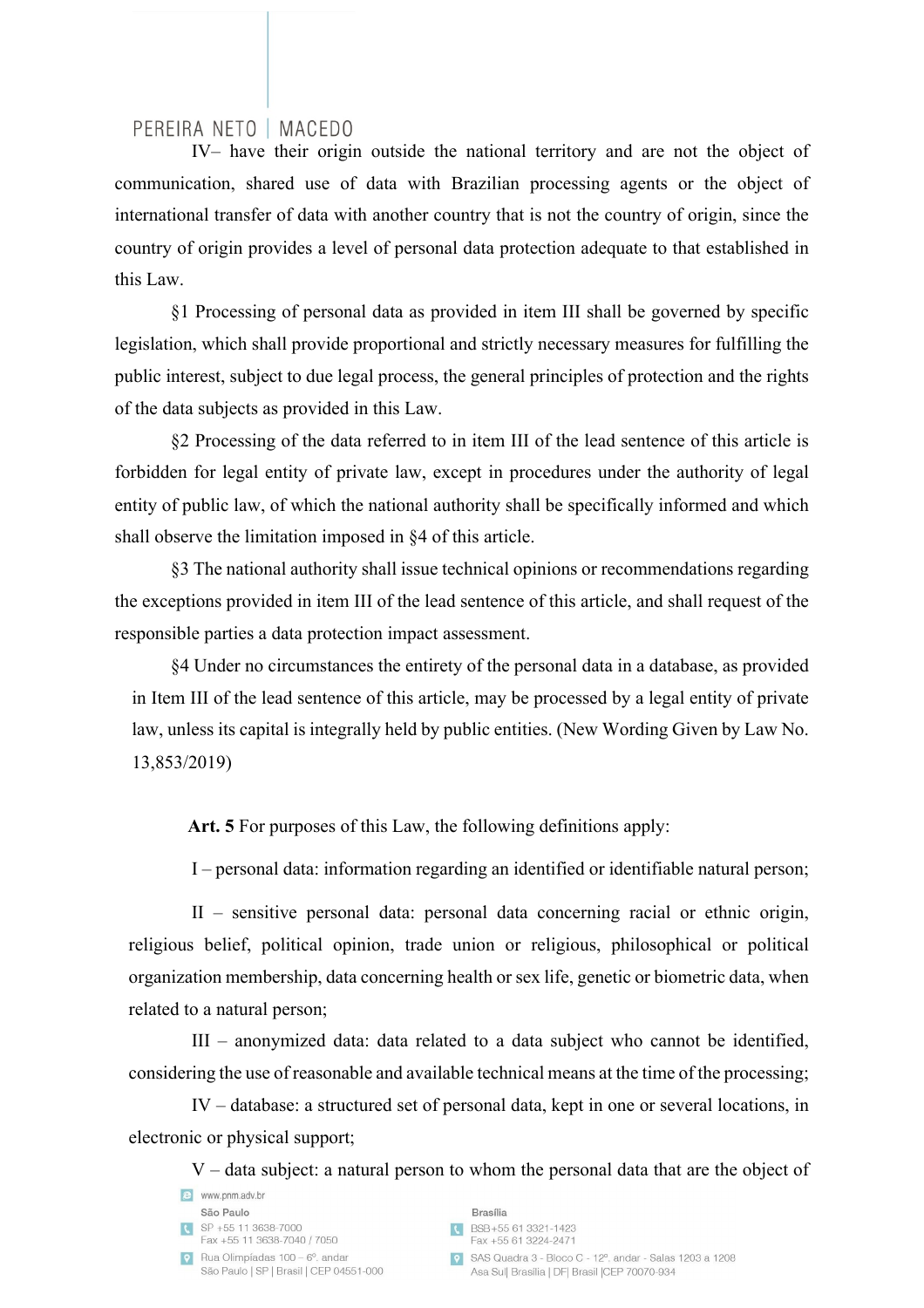## PEREIRA NETO | MACEDO processing refer to;

VI – controller: natural person or legal entity of either public or private law in charge of making the decisions regarding the processing of personal data;

VII – processor: natural person or legal entity of either public or private law that processes personal data in the name of the controller;

VIII - data protection officer: person named by the controller and processor to act as a channel of communication between the controller, the subjects of such data and the National Data Protection Authority (ANPD); (New Wording Given by Law No. 13,853/2019)

 $IX - processing$  agents: the controller and the processor;

 $X$  – processing: any operation carried out with personal data, such as collection, production, receipt, classification, use, access, reproduction, transmission, distribution, processing, filing, storage, deletion, evaluation or control of the information, modification, communication, transfer, dissemination or extraction;

XI – anonymization: use of reasonable and available technical means at the time of the processing, through which data loss the possibility of direct or indirect association with an individual;

XII – consent: free, informed and unambiguous manifestation whereby the data subject agrees to her/his processing of personal data for a given purpose;

XIII – blocking: temporary suspension of any processing operation, by means of retention of the personal data or the database;

XIV – deletion: exclusion of data or a set of data stored in a database, irrespective of the procedure used;

XV – international data transfer: transfer of personal data to a foreign country or to an international entity of which the country is a member;

XVI – shared use of data: communication, dissemination, international transfer, interconnection of personal data or shared processing of banks of personal data by public agencies and entities, in compliance with their legal capabilities, or between these and private entities, reciprocally, with specific authorization, for one or more types of processing allowed by these public entities, or among private entities;

e www.pnm.adv.br São Paulo  $S^P$  +55 11 3638-7000 Fax +55 11 3638-7040 / 7050  $\boxed{\textbf{Q}}$  Rua Olimpíadas 100 – 6° andar São Paulo | SP | Brasil | CEP 04551-000

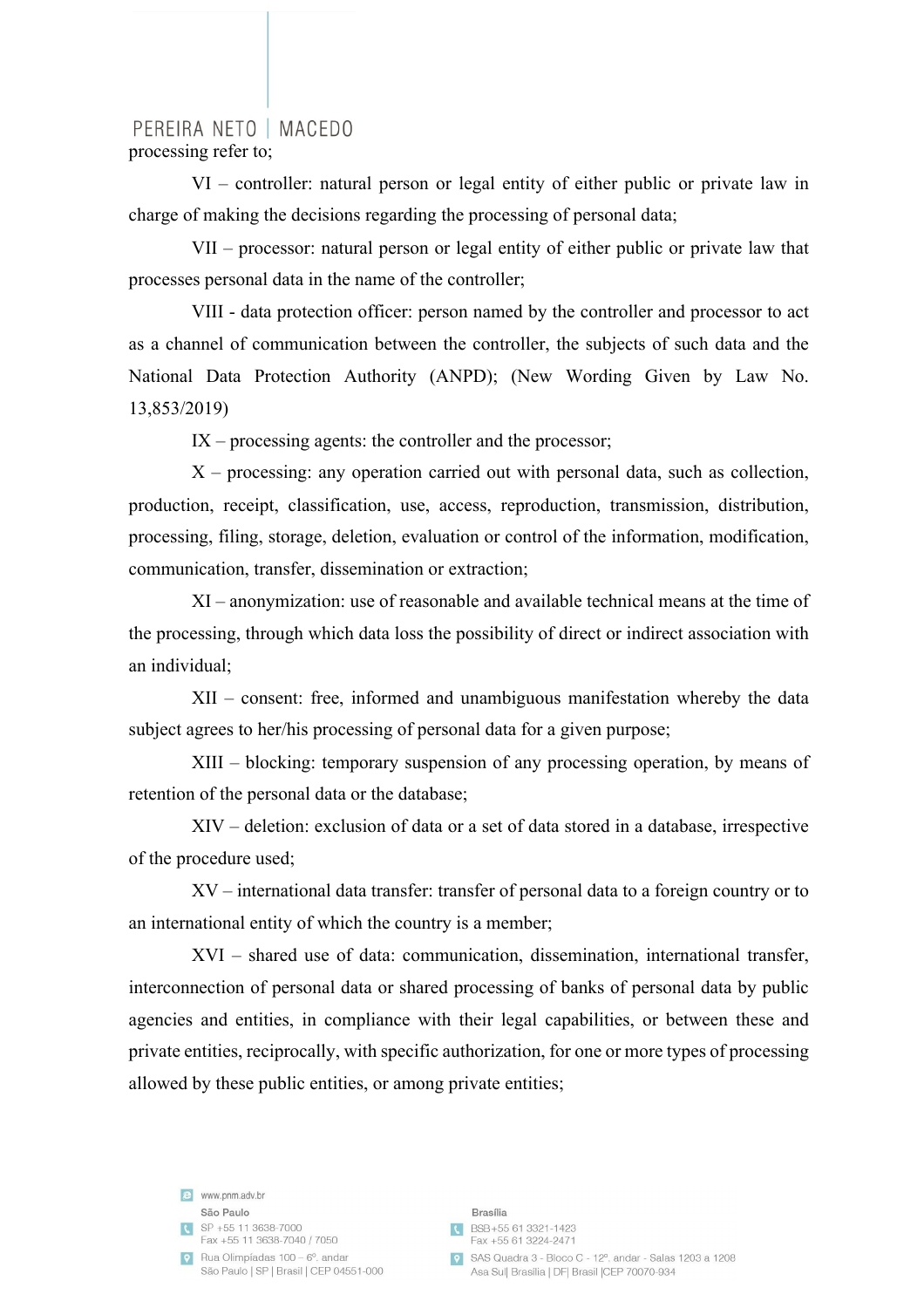$XVII$  – data protection impact assessment<sup>1</sup> : documentation from the controller that contains the description concerning the proceedings of the personal data processing that could pose risks to civil liberties and fundamental rights, as well as measures, safeguards and mechanisms to mitigate said risk;

XVIII - research body: body or entity from the direct or indirect public administration or nonprofit legal entity of private law, legally organized under the Brazilian law, with headquarters and jurisdiction in the Country. This body or entity includes in its institutional mission, in its corporate or statutory purposes basic or applied research of historical, scientific, technological or statistical nature; and (New Wording Given by Law No. 13,853/2019)

XIX - national authority: body of the public administration responsible for supervising, implementing and monitoring the compliance with this Law in all national territory." (New Wording Given by Law No. 13,853/2019).

**Art. 6** Activities of processing of personal data shall be done in good faith and be subject to the following principles:

I – purpose: processing done for legitimate, specific and explicit purposes of which the data subject is informed, with no possibility of subsequent processing that is incompatible with these purposes;

II – adequacy: compatibility of the processing with the purposes communicated to the data subject, in accordance with the context of the processing;

III - necessity: limitation of the processing to the minimum necessary to achieve its purposes, covering data that are relevant, proportional and non-excessive in relation to the purposes of the data processing;

IV – free access: guarantee to the data subjects of facilitated and free of charge consultation about the form and duration of the processing, as well as about the integrity of their personal data;

V – quality of the data: guarantee to the data subjects of the accuracy, clarity, relevancy and updating of the data, in accordance with the need and for achieving the purpose of the

e www.pnm.adv.br São Paulo  $S$ P +55 11 3638-7000 Fax +55 11 3638-7040 / 7050  $\sqrt{9}$  Rua Olimpíadas 100 – 6° andar São Paulo | SP | Brasil | CEP 04551-000



<sup>&</sup>lt;sup>1</sup> The LGPD uses the expression "relatório de impacto" (impact report) instead of "impact assessment". However, considering that Data Protection Impact Assessment is the regular expression in laws of data protection, we chose to translate "relatório de impacto à proteção de dados pessoais" as "data protection impact assessment" (Translator's Note).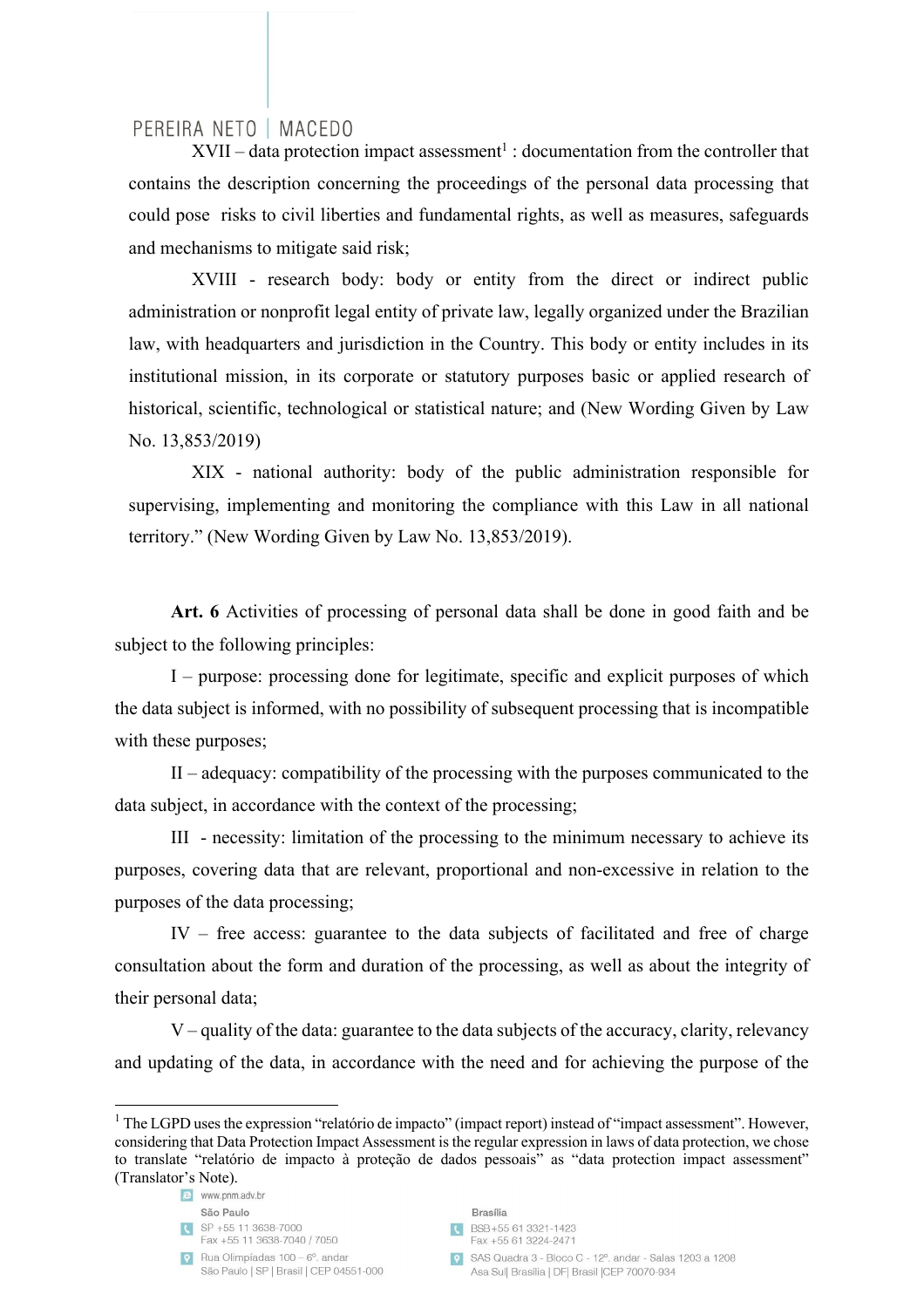PEREIRA NETO | MACEDO processing;

VI – transparency: guarantee to the data subjects of clear, precise and easily accessible information about the carrying out of the processing and the respective processing agents, subject to commercial and industrial secrecy;

VII – security: use of technical and administrative measures which are able to protect personal data from unauthorized accesses and accidental or unlawful situations of destruction, loss, alteration, communication or dissemination;

VIII – prevention: adoption of measures to prevent the occurrence of damages due to the processing of personal data;

IX – nondiscrimination: impossibility of carrying out the processing for unlawful or abusive discriminatory purposes; and

 $X$  – accountability: demonstration, by the data processing agent, of the adoption of measures which are efficient and capable of proving the compliance with the rules of personal data protection, including the efficacy of such measures.

#### CHAPTER II

## PROCESSING OF PERSONAL DATA

#### **Section I**

#### **Requirements for the Processing of Personal Data**

**Art. 7** Processing of personal data shall only be carried out under the following circumstances:

 $I$  – with the consent of the data subject;

II – for compliance with a legal or regulatory obligation by the controller;

III  $-$  by the public administration, for the processing and shared use of data necessary for the execution of public policies provided in laws or regulations, or based on contracts, agreements or similar instruments, subject to the provisions of Chapter IV of this Law;

IV – for carrying out studies by research entities, ensuring, whenever possible, the anonymization of personal data;

V – when necessary for the execution of a contract or preliminary procedures related to a contract of which the data subject is a party, at the request of the data subject;

VI – for the regular exercise of rights in judicial, administrative or arbitration e www.pnm.adv.br

|              | São Paulo                                                                 |
|--------------|---------------------------------------------------------------------------|
| $\mathbf{C}$ | SP +55 11 3638-7000<br>Fax +55 11 3638-7040 / 7050                        |
| 9            | Rua Olimpíadas 100 – 6°, andar<br>São Paulo   SP   Brasil   CEP 04551-000 |

**Brasília** R BSB+55 61 3321-1423

|  | Fax +55 61 3224-2471 |  |
|--|----------------------|--|
|  |                      |  |
|  |                      |  |

SAS Quadra 3 - Bloco C - 12° andar - Salas 1203 a 1208 Asa Sul| Brasília | DF| Brasil | CEP 70070-934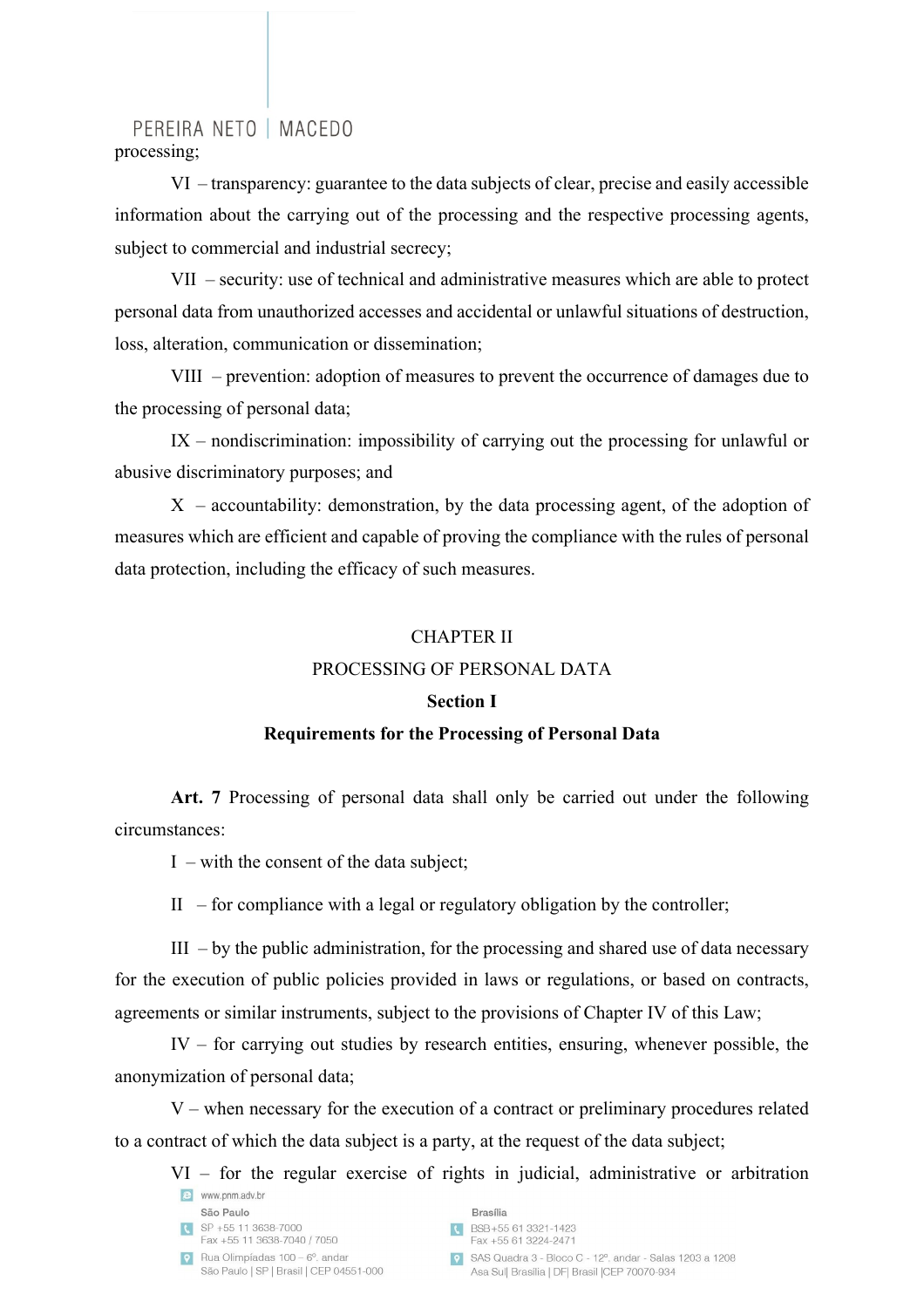procedures, the last pursuant to Law No. 9,307, of September 23, 1996 (the "Brazilian Arbitration Law");

VII – for the protection of life or physical safety of the data subject or a third party;

VIII – to protect the health, exclusively, in a procedure carried out by health professionals, health services or sanitary authorities; (New Wording Given by Law No. 13,853/2019)

IX – when necessary to fulfill the legitimate interests of the controller or a third party, except when the data subject's fundamental rights and liberties which require personal data protection prevail; or

 $X$  – for the protection of credit, including as provided in specific legislation.

§1 (Revoked). (New Wording Given by Law No. 13,853/2019)

§2 (Revoked). (New Wording Given by Law No. 13,853/2019)

§3 The processing of publicly accessible personal data shall consider the purpose, the good faith and the public interest that justify it being made available.

§4 The consent requirement provided in the lead sentence of this article is waived for data manifestly made public by the data subject, safeguarding the rights of the data subject and the principles provided in this Law.

§5 The controller who has obtained the consent referred to in item I of the lead sentence of this article that needs to communicate or share personal data with other controllers shall obtain specific consent from the data subject for this purpose, except when the need for such consent is waived as provided in this Law.

§6 Any eventual waiver of the consent requirement does not release processing agents from the other obligations provided in this Law, especially that of obeying the general principles and guarantees of the data subject's rights.

§7 The subsequent processing of the personal data referred to in paragraphs 3 and 4 of this article may be carried out for new purposes, provided that legitimate and specific purposes to the new processing and the preservation of the rights of the data subject are observed, as well as the grounds and principles set forth in this Law." (Included by Law No. 13,853/2019).

**Art. 8** The consent provided in item I of Art. 7 of this Law shall be given in writing or by other means able to demonstrate the manifestation of the will of the data subject.

§1 If consent is given in writing, it should be included in a clause that stands out from

|           | www.pnm.adv.br                                                            |
|-----------|---------------------------------------------------------------------------|
|           | São Paulo                                                                 |
|           | SP +55 11 3638-7000<br>Fax +55 11 3638-7040 / 7050                        |
| $\bullet$ | Rua Olimpíadas 100 - 6°, andar<br>São Paulo   SP   Brasil   CEP 04551-000 |

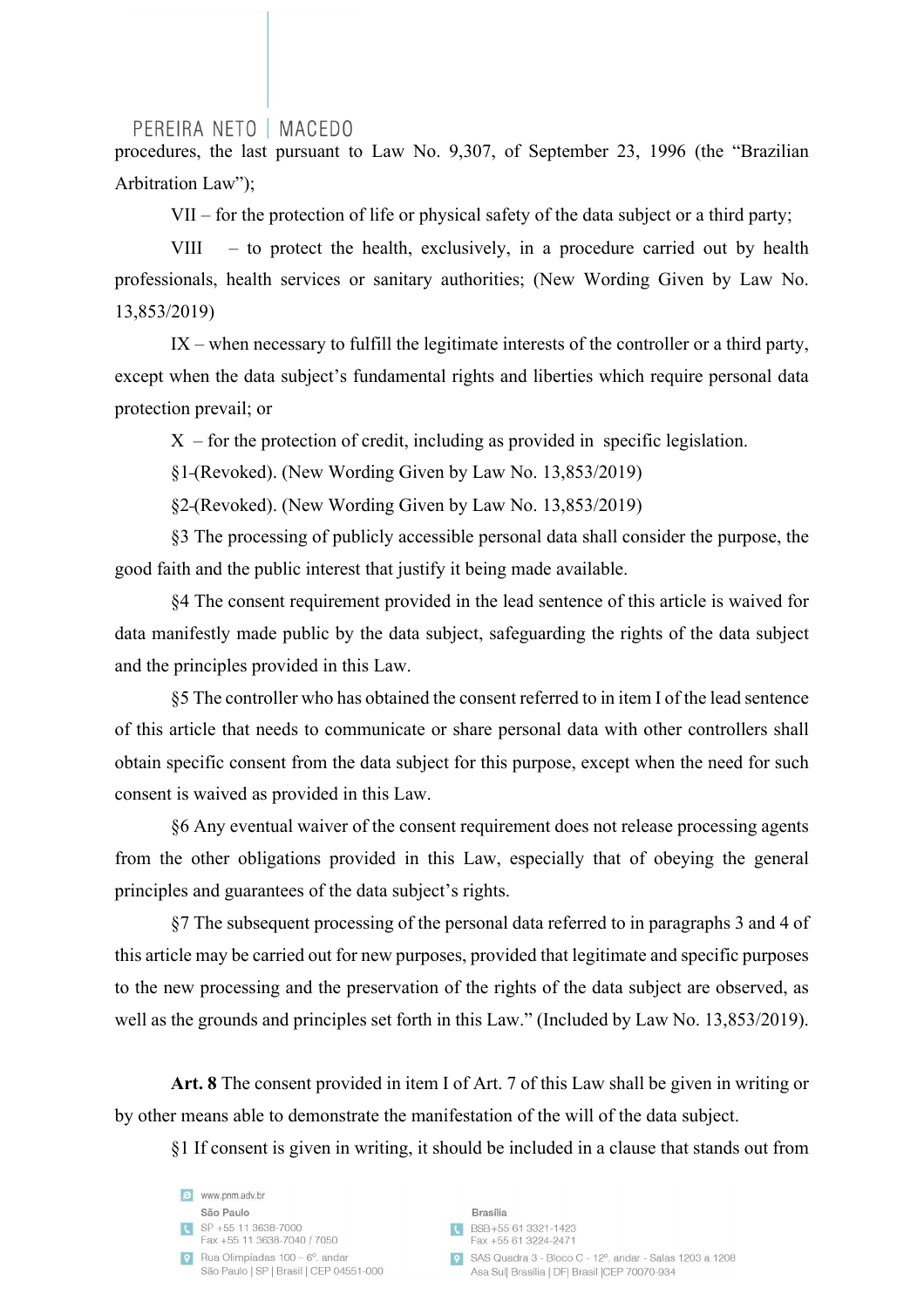the other contractual clauses.

§2 The burden of proof to demonstrate that the consent was dully obtained in compliance with the provisions of this Law is on the controller.

§3 It is prohibited to process personal data if the consent is defective.

§4 Consent shall refer to particular purposes, and generic authorizations for processing personal data shall be considered void.

§5 Consent may be revoked at any time, by express request of the data subject, through a facilitated and free of charge procedure, with processing carried out under previously given consent remaining valid as long as there is no request for deletion, pursuant to item VI of the lead sentence of Art. 18 of this Law.

§6 If there is a change in the information as referred to in items I, II, III or V of Art. 9 of this Law, the controller shall inform the data subject, with specific highlight of the content of the changes, in which case the data subject, in those cases where her/his consent is required, may revoke it if she/he disagrees with the change.

**Art. 9** The data subject has the right to facilitated access to information concerning the processing of her/his data, which much be made available in a clear, adequate and ostensible manner, concerning, among other characteristics provided in regulation for complying with the principle of free access:

 $I$  – the specific purpose of the processing;

II – the type and duration of the processing, being observed commercial and industrial secrecy;

III – identification of the controller;

IV – the controller's contact information;

V – information regarding the shared use of data by the controller and the purpose;

VI – responsibilities of the agents that will carry out the processing; and

VII – the data subject's rights, with explicit mention of the rights provided in Art. 18 of this Law.

§1 In situations where consent is required, it shall be considered void if the information provided to the data subject contains misleading or abusive content or was not previously

e www.pnm.adv.br São Paulo  $S$ P +55 11 3638-7000 Fax +55 11 3638-7040 / 7050 P Rua Olimpíadas  $100 - 6^\circ$  and and São Paulo | SP | Brasil | CEP 04551-000

**Brasília** CBSB+55 61 3321-1423 Fax +55 61 3224-2471 SAS Quadra 3 - Bloco C - 12°, andar - Salas 1203 a 1208

Asa Sul| Brasília | DF| Brasil | CEP 70070-934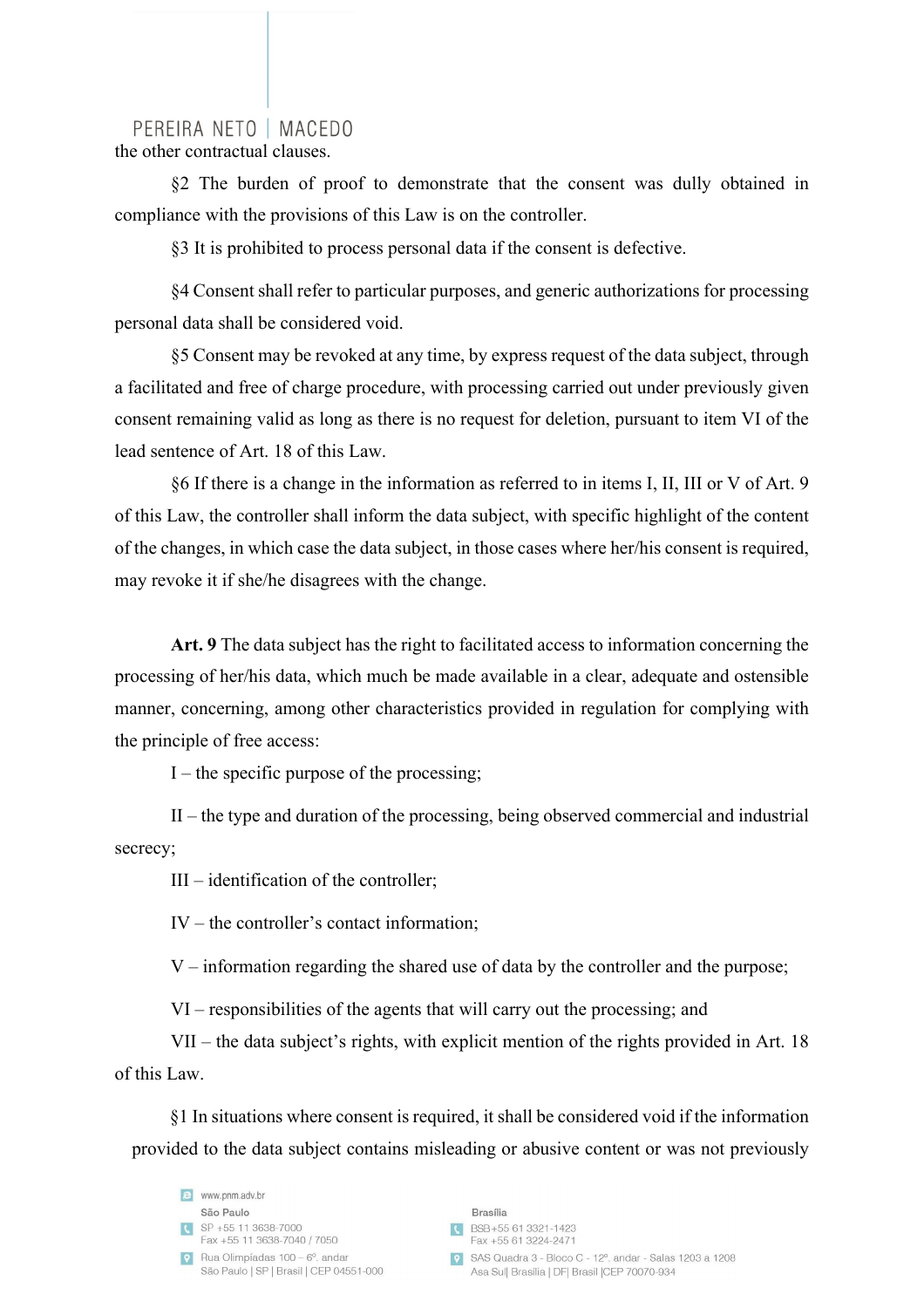presented in a transparent, clear and unambiguous way.

§2 In the situation when consent is required, if there are changes in the purpose of the processing of personal data that are not compatible with the original consent, the controller shall previously inform the data subject of the changes of purpose, and the data subject may revoke her/his consent if she/he disagrees with the changes.

§3 When the processing of personal data is a condition for the provision of a product or service or for the exercise of a right, the data subject shall be informed with special highlight of this fact and of the means by which she/he may exercise her/his data subject's rights as listed in Art. 18 of this Law.

Art. 10. Controller's legitimate interest can only be grounds for processing personal data for legitimate purposes, based on particular situations, which include but are not limited to:

I – support and promotion of the controller's activity; and

II – protection of data subject's regular exercise of her/his rights or provision of services that benefit her/him, subject to her/his legitimate expectations and fundamental rights and freedoms, in accordance with this Law.

§1 When processing is based on the controller's legitimate interest, only the personal data which are strictly necessary for the intended purpose may be processed.

§2 The controller shall adopt measures to ensure transparency of data processing based on her/his legitimate interests.

§3 The national authority may request of the controller a data protection impact assessment, when processing is based on her/his legitimate interest, being observed commercial and industrial secrecy.

## **Section II**

#### **Processing of Sensitive Personal Data**

Art. 11. The processing of sensitive personal data shall only occur in the following situations:

I – when the data subject or her/his legal representative specifically and distinctly consents, for the specific purposes;

e www.pnm.adv.br São Paulo  $S$ P +55 11 3638-7000 Fax +55 11 3638-7040 / 7050  $\bullet$  Rua Olimpíadas 100 – 6° andar São Paulo | SP | Brasil | CEP 04551-000

**Brasília** C BSB+55 61 3321-1423 Fax +55 61 3224-2471 SAS Quadra 3 - Bloco C - 12° andar - Salas 1203 a 1208 Asa Sul| Brasília | DF| Brasil | CEP 70070-934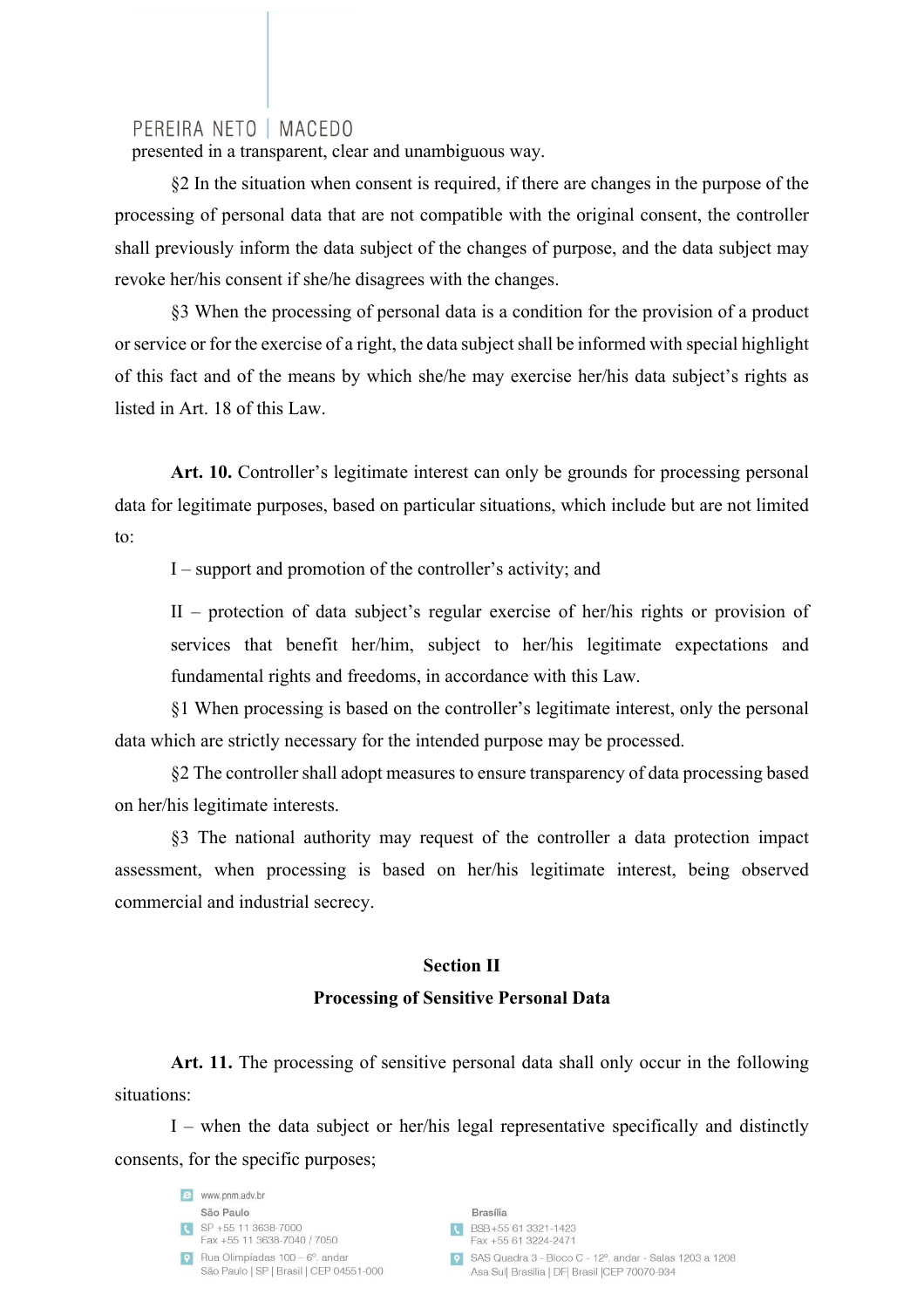$II$  – without consent from the data subject, in the situations when it is indispensable for:

a) controller's compliance with a legal or regulatory obligation;

b) shared processing of data when necessary by the public administration for the execution of public policies provided in laws or regulations;

c) studies carried out by a research entity, whenever possible ensuring the anonymization of sensitive personal data;

d) the regular exercise of rights, including in a contract and in a judicial, administrative and arbitration procedure, the last in accordance with the terms of Law No. 9,307, of September 23, 1996 (the "Brazilian Arbitration Law");

e) protecting life or physical safety of the data subject or a third party;

f) to protect the health, exclusively, in a procedure carried out by health professionals, health services or sanitary authorities; (New Wording Given by Law No. 13,853/2019)

g) ensuring the prevention of fraud and the safety of the data subject, in processes of identification and authentication of registration in electronic systems, respecting the rights mentioned in Art. 9 of this Law and except when fundamental rights and liberties of the data subject which require protection of personal data prevail.

§1 The provisions of this article apply to any processing of personal data that reveals sensitive personal data and that may cause harm to the data subject, subject to the provisions of specific legislation.

§2 When the provisions of lines a and b of item II of the lead sentence of this article are applied by public agencies and entities, said waiver of consent shall be publicized, pursuant to item I of the lead sentence of Art. 23 of this Law.

§3 Communication or shared use of sensitive personal data between controllers for the purpose of obtaining an economic advantage may be prohibited or regulated by the national authority, being heard the sectoral entities of the public authority, within their regulatory capacity.2

§4 Communication or shared use between controllers of sensitive personal data referring to health in order to obtain an economic advantage is prohibited, except in

- $S$ P +55 11 3638-7000
	- Fax +55 11 3638-7040 / 7050

 $\bullet$  Rua Olimpíadas 100 – 6° andar São Paulo | SP | Brasil | CEP 04551-000 **Brasília** 

- CBSB+55 61 3321-1423 Fax +55 61 3224-2471
- SAS Quadra 3 Bloco C 12°, andar Salas 1203 a 1208 Asa Sul| Brasília | DF| Brasil | CEP 70070-934

<sup>&</sup>lt;sup>2</sup> We translated "dentro de suas competências" as "within their regulatory capacity" and not "within their competence" because it is not common to use "competence" in this context in English (Translator's Note).

e www.pnm.adv.br São Paulo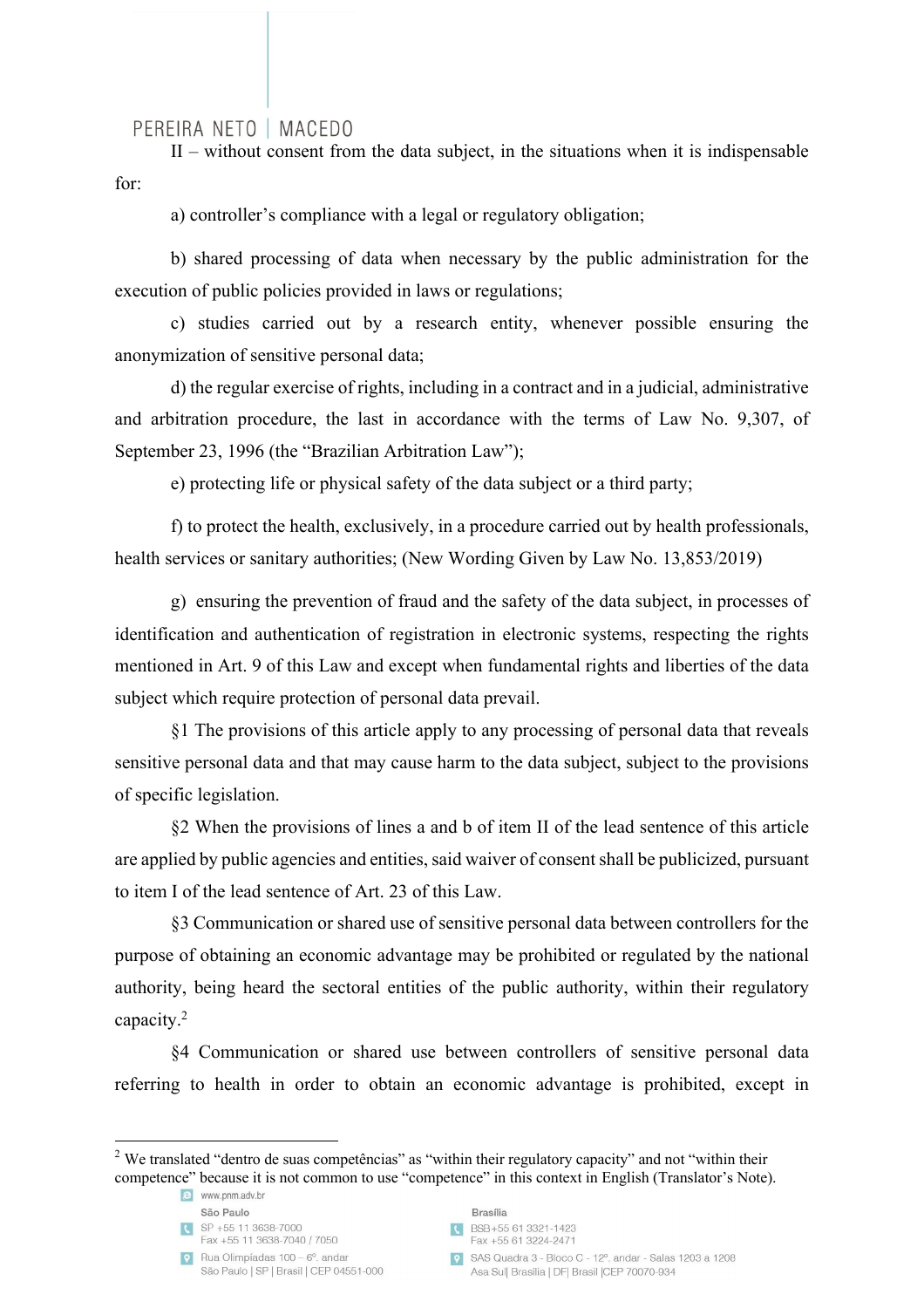hypotheses related to the provision of health services, pharmaceutical assistance and health insurance<sup>3</sup>, as long as the paragraph 5 of this article is observed, including auxiliary diagnostic and therapeutic services, in benefit of the interests of the data subject and also to allow:

I - data portability of data when requested by the data subject; or

II - the financial and administrative transactions resulted from the use and provision of the services referred to in this paragraph.

§5 Operators of private health care plans are prohibited from processing health data for the practice of risk evaluation in any modality of hiring, as well as the hiring and exclusion of beneficiaries. (Included by Law No. 13,853/2019)

**Art. 12.** Anonymized data shall not be considered personal data, for purposes of this Law, except when the process of anonymization to which the data were submitted has been reversed, using exclusively its own efforts, or when it can be reversed applying reasonable efforts.

§1 The determination of what is considered reasonable shall take objective factors into account, such as cost and time necessary to reverse the process of anonymization, depending on the available technology, and the exclusive use of its own means.

§2 Data can be considered personal, for purposes of this Law, when they are used to formulate behavioral profiles of a particular natural person, if that person is identified.

§3 The national authority may provide for standards and techniques to be used in processes of anonymization, and carry out security checks, with opinions from the National Board for the Protection of Personal Data.

Art. 13. When carrying out public health studies, research entities may have access to personal databases, which shall be processed exclusively within the entity and strictly for the purpose of carrying out studies and research. Those databases shall be kept in a controlled and secure environment, in accordance with security practices provided in specific regulation and this includes, whenever possible, anonymization or pseudonymization of the data, as well as taking into account the proper ethical standards related to studies and research.

§1 Disclosure of the results or of any portion of the study or the research, as mentioned

Fax +55 11 3638-7040 / 7050



CBSB+55 61 3321-1423 Fax +55 61 3224-2471

<sup>&</sup>lt;sup>3</sup> Following the official terminology of the Brazilian Regulatory Agency for Private Health Insurance and Plans (ANS), we translated "serviços de assistência à saúde" as "health insurance". We have also substituted "competence" for "capabilities", in some cases (Translator's Note).

e www.pnm.adv.br

São Paulo  $S\rightarrow 55113638-7000$ 

 $\bullet$  Rua Olimpíadas 100 – 6°, andar São Paulo | SP | Brasil | CEP 04551-000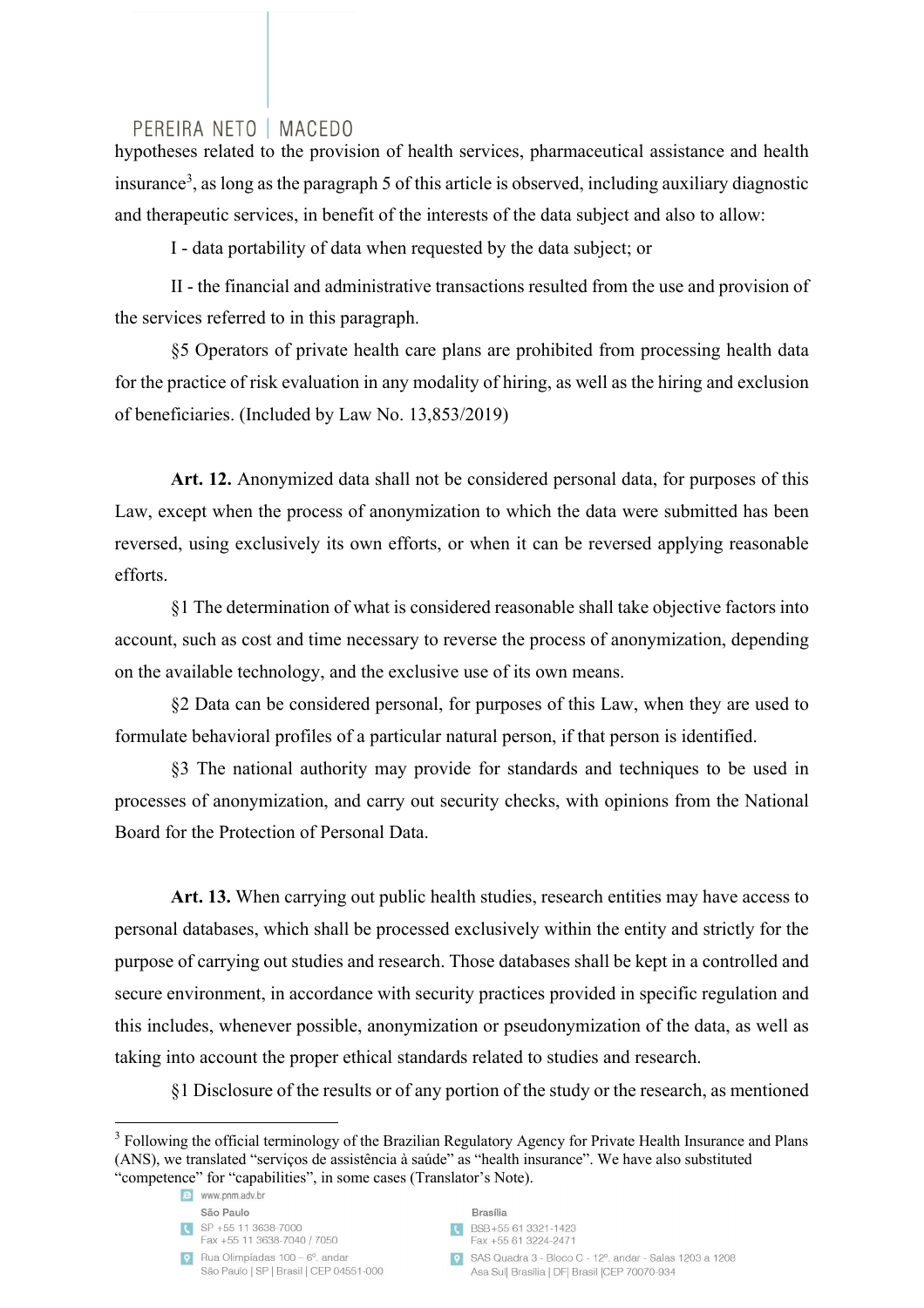in the lead sentence of this article, shall under no circumstances reveal personal data.

§2 The research entity shall be held liable for the security of the information provided in the lead sentence of this article, and it is forbidden, under any circumstances, to transfer the data to a third party.

§3 Access to data as provided in this article shall be the object of regulation by the national authority and of the authorities in the area of health and sanitation, within the scope of their regulatory capacity.4

§4 For purposes of this article, pseudonymization is the processing by means of which data can no longer be directly or indirectly associated with an individual, except by using additional information kept separately by the controller in a controlled and secure environment.

#### **Section III**

## **Processing of Children and Adolescents' Personal Data**

Art. 14. The processing of personal data belonging to children and adolescents shall be done in their best interest, pursuant to this article and specific legislation.

§1 The processing of children's personal data shall be done with specific and highlighted consent given by at least one of the parents or the legal representative.

§2 When processing data as mentioned in §1 of this article, controllers shall make public the information about the types of data collected, the way it is used and the procedures for exercising the rights of data subjects referred to in Art. 18 of this Law.

§3 Children's personal data may be collected without the consent mentioned in §1 of this article when the collection is necessary to contact the parents or the legal representative, and as long as the data are used one single time and not stored, or for their protection, and under no circumstances shall the data be passed on to third parties without consent as provided in §1 of this article.

§4 Controllers shall not condition the participation of data subjects, as referred to in §1 of this article, to games, internet applications or other activities for providing personal information beyond what is strictly necessary for the activity.

<sup>4</sup> See footnote number 2.

e www.pnm.adv.br

- São Paulo  $S\rightarrow 55113638-7000$ 
	- Fax +55 11 3638-7040 / 7050

 $\bullet$  Rua Olimpíadas 100 – 6°, andar São Paulo | SP | Brasil | CEP 04551-000

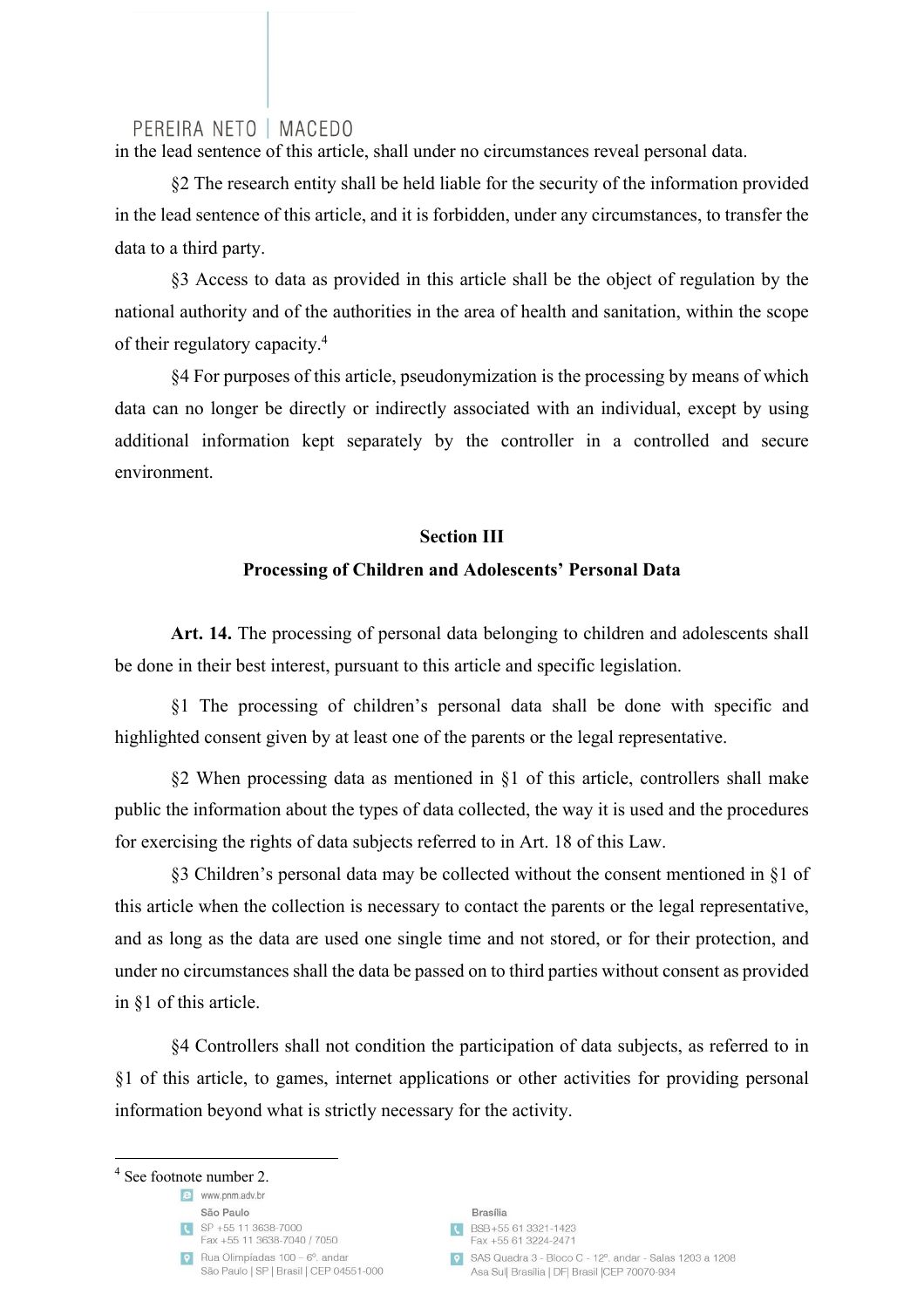§5 The controller shall use all reasonable efforts to verify that the consent referred to in §1 of this article was given by the child's representative, considering available technologies.

§6 Information on the processing of data referred to in this article shall be provided in a simple, clear and accessible manner, taking into account the physical-motor, perceptive, sensorial, intellectual and mental characteristics of the user, using audiovisual resources when appropriate, in order to provide the necessary information to the parents or the legal representative and that is appropriate for the children's understanding.

## **Section IV Termination of Data Processing**

**Art. 15.** The processing of personal data shall be terminated under the following circumstances:

I – verification that the purpose has been achieved or that the data are no longer necessary or pertinent to achieve the specific purpose intended;

II – end of the processing period;

III – communication by the data subject, including when exercising her/his right to revoke consent, as provided in §5 of Art. 8 of this Law, subject to the public interest; or

IV – determination by the national authority when there has been a violation of the provisions of this Law.

**Art. 16.** Personal data shall be deleted following the termination of their processing, within the scope and technical limits of the activities, but their storage is authorized for the following purposes:

I – compliance with a legal or regulatory obligation by the controller;

II – study by a research entity, ensuring, whenever possible, the anonymization of the personal data;

III – transfer to third parties, provided that the requirements for data processing as provided in this Law are obeyed; or

IV – exclusive use of the controller, with access by third parties being prohibited, and provided the data has been anonymized.

|           | www.pnm.adv.br                                                            |
|-----------|---------------------------------------------------------------------------|
|           | São Paulo                                                                 |
|           | SP +55 11 3638-7000<br>Fax +55 11 3638-7040 / 7050                        |
| $\bullet$ | Rua Olimpíadas 100 - 6°, andar<br>São Paulo   SP   Brasil   CEP 04551-000 |

**Brasília** BSB+55 61 3321-1423 Fax +55 61 3224-2471 SAS Quadra 3 - Bloco C - 12° andar - Salas 1203 a 1208 Asa Sul| Brasília | DF| Brasil | CEP 70070-934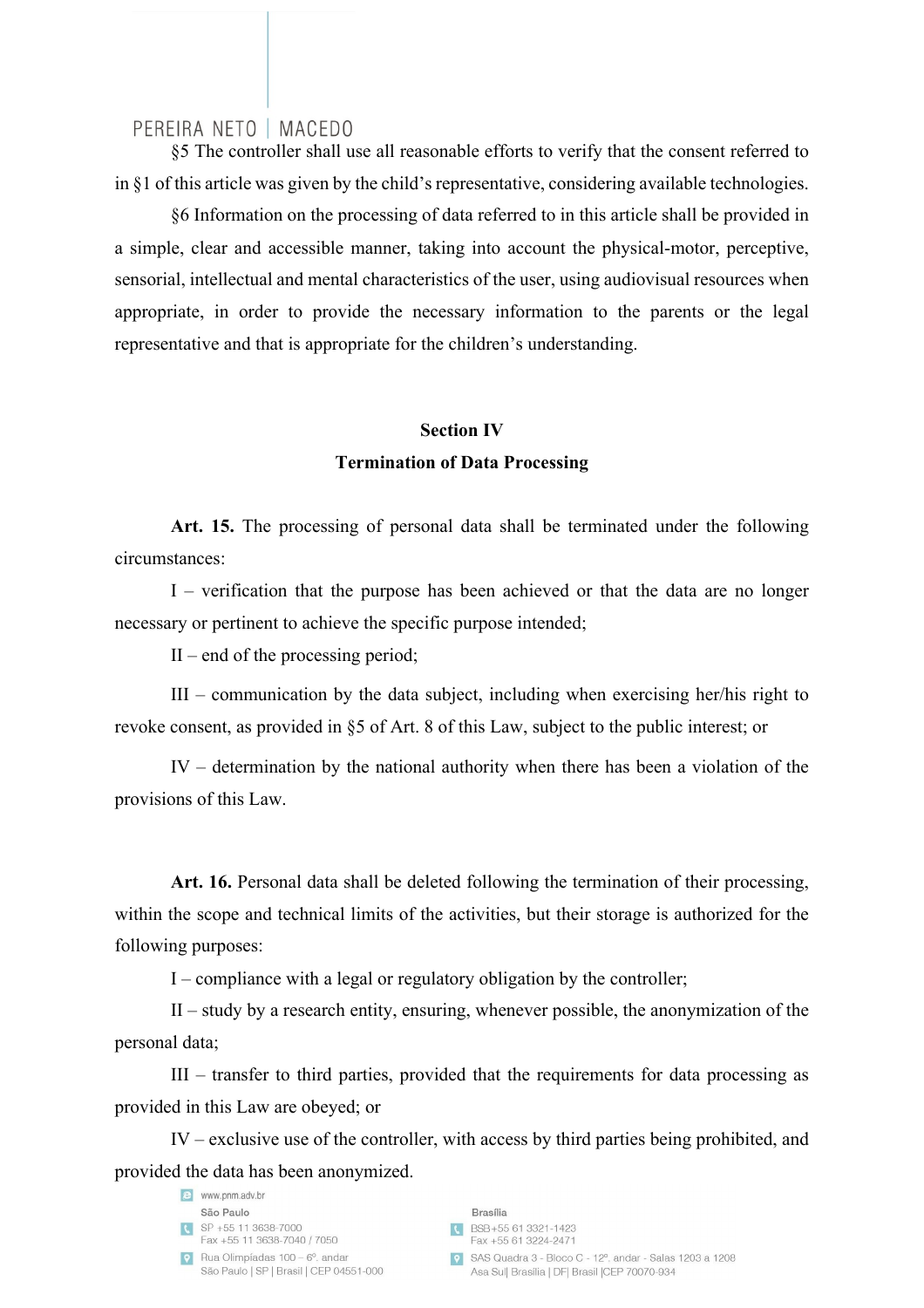# CHAPTER III DATA SUBJECTS' RIGHTS

**Art. 17.** Every natural person is assured ownership of her/his personal data, with the fundamental rights of freedom, intimacy and privacy being guaranteed, under the terms of this Law.

Art. 18. The data subject<sup>5</sup>, regarding the data subject's data being processed by the controller, at any time and by means of request, has the right to obtain the following from the controller:

I – confirmation of the existence of the processing;

 $II - \text{access to the data:}$ 

III – correction of incomplete, inaccurate or out-of-date data;

IV – anonymization, blocking or deletion of unnecessary or excessive data or data processed in noncompliance with the provisions of this Law;

V – portability of the data to another service provider or product provider, by the means of an express request, pursuant with the regulations of the national authority, and subject to commercial and industrial secrets; (New Wording Given by Law No. 13,853/2019)

VI – deletion of personal data processed with the consent of the data subject, except in the situations provided in Art. 16 of this Law;

VII – information about public and private entities with which the controller has shared data;

VIII – information about the possibility of denying consent and the consequences of such denial;

IX – revocation of consent as provided in  $\delta$ 5 of Art. 8 of this Law.

§1 The personal data subject has the right to petition, regarding her/his data, against the controller before the national authority.

 $S$ P +55 11 3638-7000 Fax +55 11 3638-7040 / 7050

- **Brasília**
- CBSB+55 61 3321-1423 Fax +55 61 3224-2471
- SAS Quadra 3 Bloco C 12°, andar Salas 1203 a 1208 Asa Sul| Brasília | DF| Brasil | CEP 70070-934

<sup>&</sup>lt;sup>5</sup> For reasons of objectivity and clarity, we translated "titular dos dados pessoais" simply as "data subject" in the whole document (Translator's Note).

e www.pnm.adv.br São Paulo

 $\bullet$  Rua Olimpíadas 100 – 6°, andar São Paulo | SP | Brasil | CEP 04551-000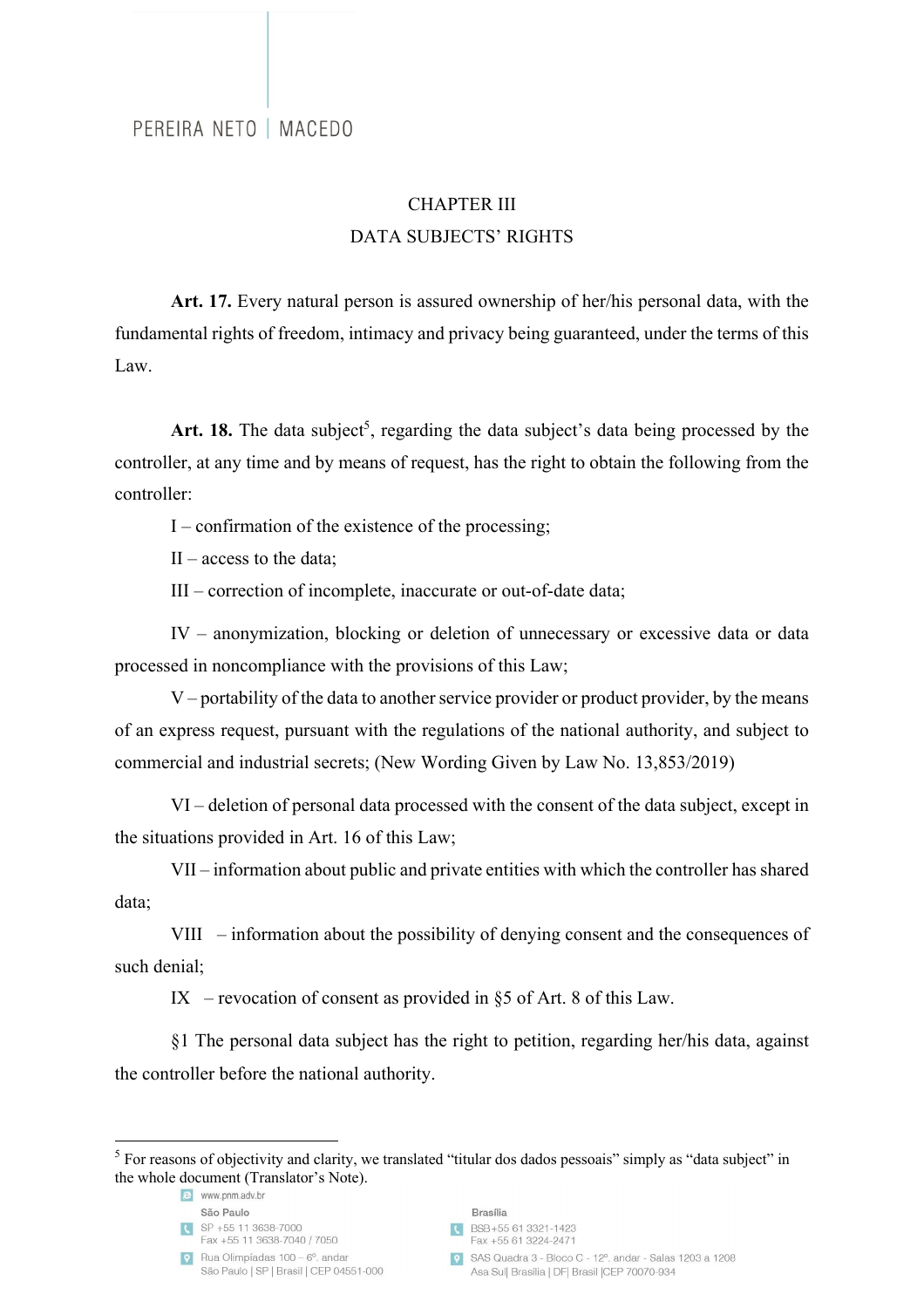§2 The data subject may oppose the processing carried out based on one of the situations of waiver of consent, if there is noncompliance with the provisions of this Law.

§3 The rights provided in this article shall be exercised by means of an express request by the data subject or her/his legally constituted representative to the processing agent.

§4 If it is impossible to immediately adopt the measure mentioned in §3 of this article, the controller shall send a reply to the data subject in which she/he may:

I – communicate that she/he is not the data processing agent and indicate, whenever possible, who the agent is; or

II – indicate the reasons of fact or of law that prevent the immediate adoption of the measure.

§5 The request as mentioned in §3 of this article shall be fulfilled without costs to the data subject, within the time periods and the terms as provided in regulation.

§6 The controller shall immediately inform the processing agents with which she/he has carried out the shared use of data of the correction, deletion, anonymization or blocking of data, so that they can repeat an identical procedure, except in cases in which this action is proven impossible or involves disproportionate effort. (New Wording Given by Law No. 13,853/2019)

§7 The portability of personal data referred to in item V of the lead sentence of this article does not include data that have already been anonymized by the controller.

§8 The right referred to in §1 of this article may also be exercised before consumerdefense entities.

Art. 19. Confirmation of the existence of or access to personal data shall be provided by means of request by the data subject:

I – in a simplified format, immediately; or

 $II - by$  means of a clear and complete declaration that indicates the origin of the data, the nonexistence of registration, the criteria used and the purpose of the processing, subject to commercial and industrial secrecy, provided within a period of fifteen (15) days as from the date of the data subject's request.

§1 Personal data shall be stored in a format that facilitates the exercise of the right to access.

§2 Information and the data may be provided, at the data subject's discretion:

| $\epsilon$ | www.pnm.adv.br                                                            |
|------------|---------------------------------------------------------------------------|
|            | São Paulo                                                                 |
| G          | SP +55 11 3638-7000<br>Fax +55 11 3638-7040 / 7050                        |
| $\bullet$  | Rua Olimpíadas 100 - 6°, andar<br>São Paulo   SP   Brasil   CEP 04551-000 |

**Brasília** BSB+55 61 3321-1423 Fax +55 61 3224-2471

SAS Quadra 3 - Bloco C - 12°, andar - Salas 1203 a 1208 Asa Sul| Brasília | DF| Brasil | CEP 70070-934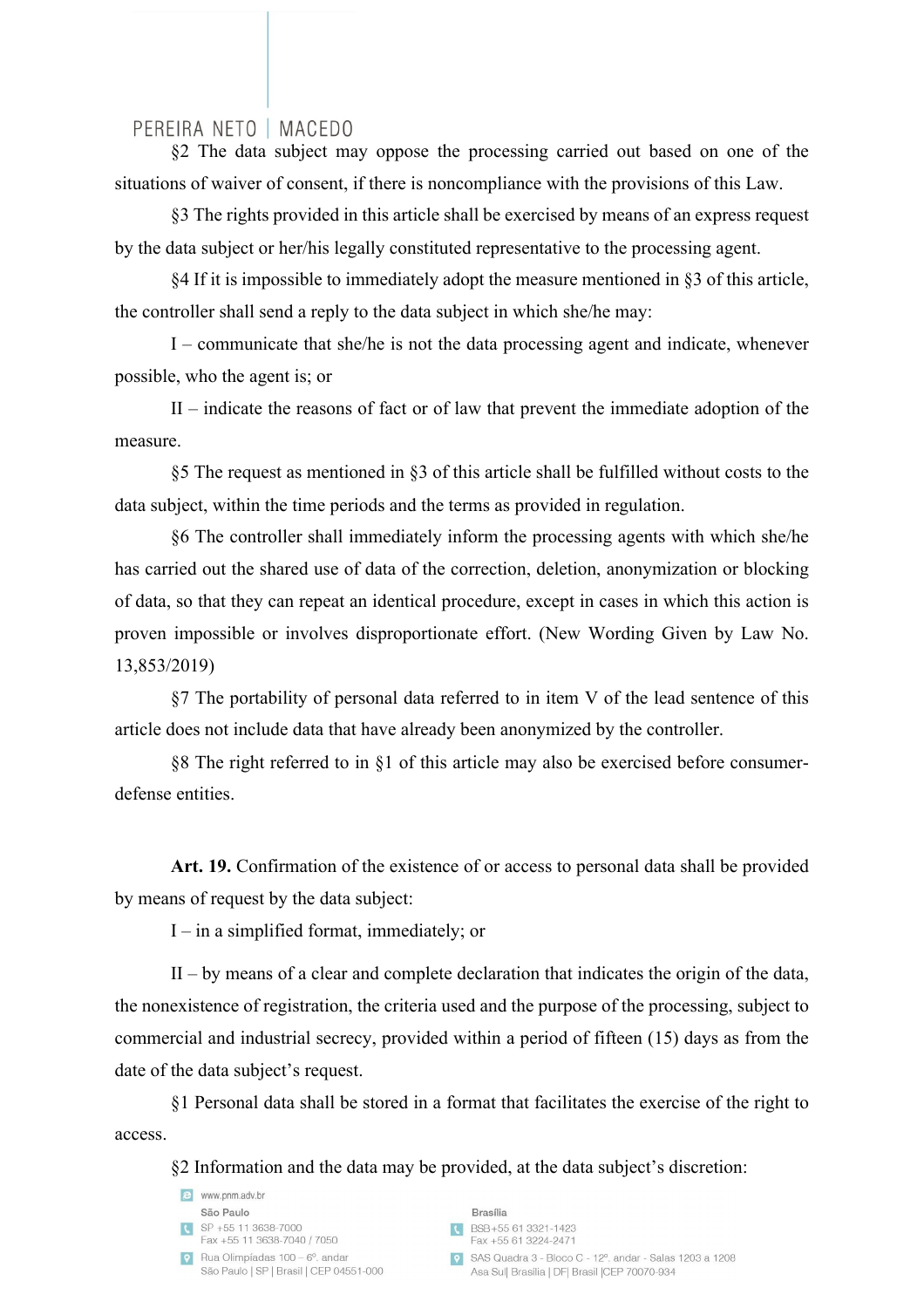I – by electronic means that is safe and suitable for this purpose; or

 $II$  – in printed form.

§3 When processing originates from the consent of the data subject or from a contract, the data subject may request a complete electronic copy of her/his personal data, subject to commercial and industrial secrecy, in accordance with regulations of the national authority, in a format that allows its subsequent use, including for other processing operations.

§4 The national authority may provide differently regarding the time periods provided in items I and II of the lead sentence of this article for specific sectors.

**Art. 20.** The data subject has the right to request for the review of decisions made solely based on automated processing of personal data affecting her/his interests, including decisions intended to define her/his personal, professional, consumer and credit profile, or aspects of her/his personality. (New Wording Given by Law No. 13,853/2019)

§1 Whenever requested to do so, the controller shall provide clear and adequate information regarding the criteria and procedures used for an automated decision, subject to commercial and industrial secrecy.

§2 If there is no offer of information as provided in §1 of this article, based on commercial and industrial secrecy, the national authority may carry out an audit to verify discriminatory aspects in automated processing of personal data.

§3 (vetoed). (Included by Law No. 13,853/2019)

**Art. 21.** Personal data concerning the regular exercise of rights by the data subject cannot be used to her/his detriment.

Art. 22. The defense of the interests and rights of data subjects may be carried out in court, individually or collectively, as provided in pertinent legislation regarding the instruments of individual and collective protection.

# CHAPTER IV PROCESSING OF PERSONAL DATA BY PUBLIC AUTHORITIES **Section I**

e www.pnm.adv.br São Paulo  $S$ P +55 11 3638-7000 Fax +55 11 3638-7040 / 7050 P Rua Olimpíadas  $100 - 6^\circ$  and and São Paulo | SP | Brasil | CEP 04551-000

**Brasília** CBSB+55 61 3321-1423 Fax +55 61 3224-2471 SAS Quadra 3 - Bloco C - 12°, andar - Salas 1203 a 1208 Asa Sul| Brasília | DF| Brasil | CEP 70070-934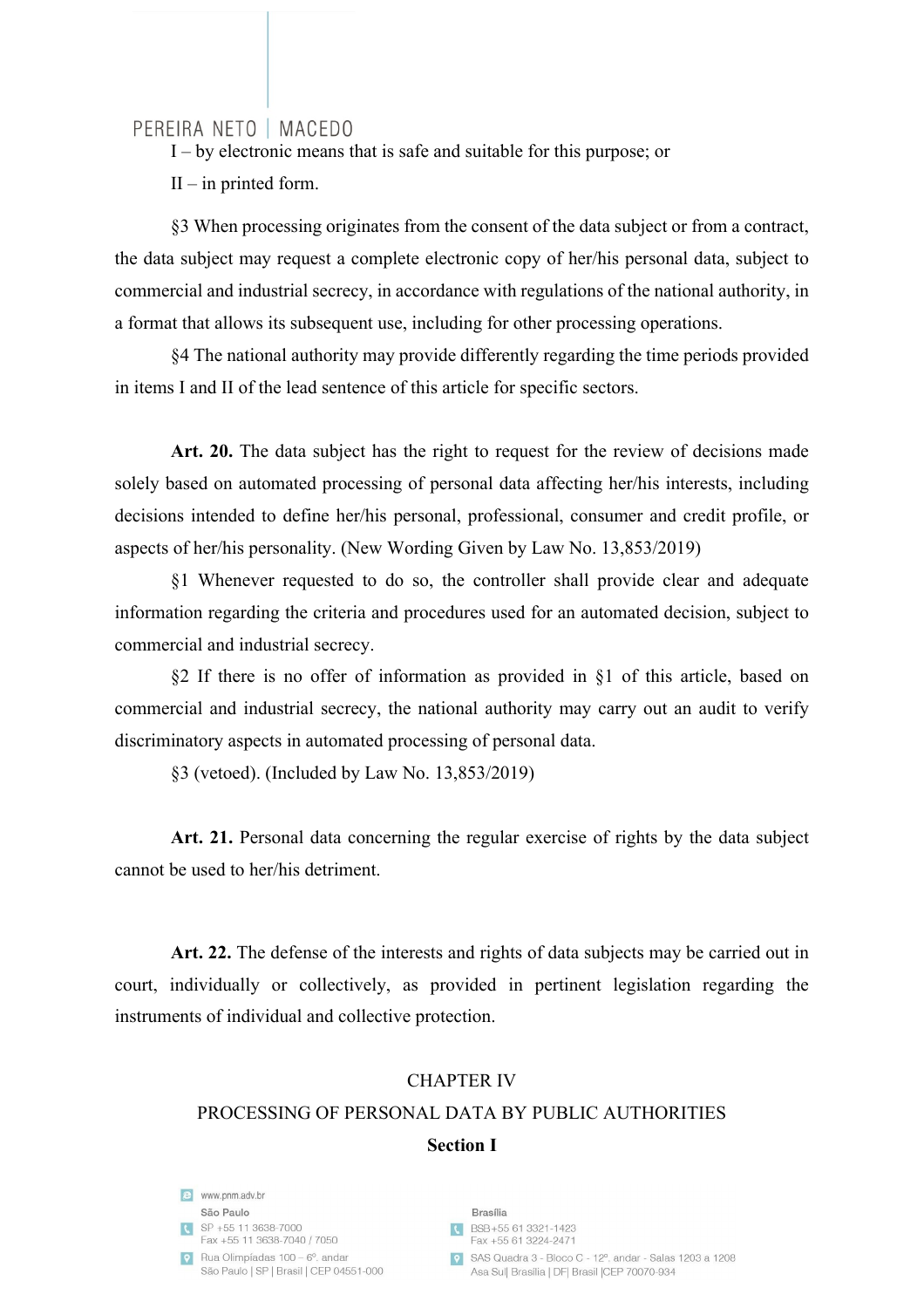#### **Rules**

**Art. 23.** Processing of personal data by legal entities of public law referred to in sole paragraph of Art. 1 of Law No. 12,527, of November 18, 2011 (the "Brazilian Access to Information Law"), shall be done in fulfillment of its public purpose, in benefit of the public interest, for the purpose of performing legal capabilities or discharging legal attributions of the public service, provided that:

I – they communicate the situations in which, in the exercise of their regulatory capacities, they carry out the processing of personal data, supplying clear and up-to-date information about the legal base, purpose, procedures and practices used to carry out these activities in an easily accessible media, preferably on their websites;

 $II - (vetoed);$  and

III – a data protection officer is appointed when carrying out personal data processing operations, in accordance with Art. 39 of this Law; and (New Wording Given by Law No. 13,853/2019)

IV – (vetoed). (Included by Law No.  $13,853/2019$ )

§1 The national authority may provide for the forms of disclosing information on data processing operations.

§2 The provisions of this Law do not exempt the legal entities mentioned in the lead sentence of this article from establishing the authorities as provided in Law No. 12,527, of November 18, 2011 (the "Brazilian Access to Information Law").

§3 The time periods and procedures for exercising data subjects' rights before the public authorities shall obey the provisions of specific legislation, especially the provisions stated in Law No. 9,507, of November 12, 1997 (the "Brazilian Habeas Data Law"), of Law No. 9,784, of January 29, 1999 (the "Federal Administrative Procedure Law"), and of Law No. 12,527, of November 18, 2011 (the "Brazilian Access to Information Law").

§4 Notarial and registry services, carried out under private nature by delegation of public authorities, shall receive the same treatment given to legal entities as provided in the lead sentence of this article, in accordance with the terms of this Law.

§5o Notarial and registry bodies shall provide access to data by electronic means to the public administration in order to fulfill the purposes mentioned in the lead sentence of this article.

| e         | www.pnm.adv.br                                                            |
|-----------|---------------------------------------------------------------------------|
|           | São Paulo                                                                 |
|           | SP +55 11 3638-7000<br>Fax +55 11 3638-7040 / 7050                        |
| <b>DO</b> | Rua Olimpíadas 100 - 6°, andar<br>São Paulo   SP   Brasil   CEP 04551-000 |

**Brasília** BSB+55 61 3321-1423 Fax +55 61 3224-2471 SAS Quadra 3 - Bloco C - 12° andar - Salas 1203 a 1208 Asa Sul| Brasília | DF| Brasil | CEP 70070-934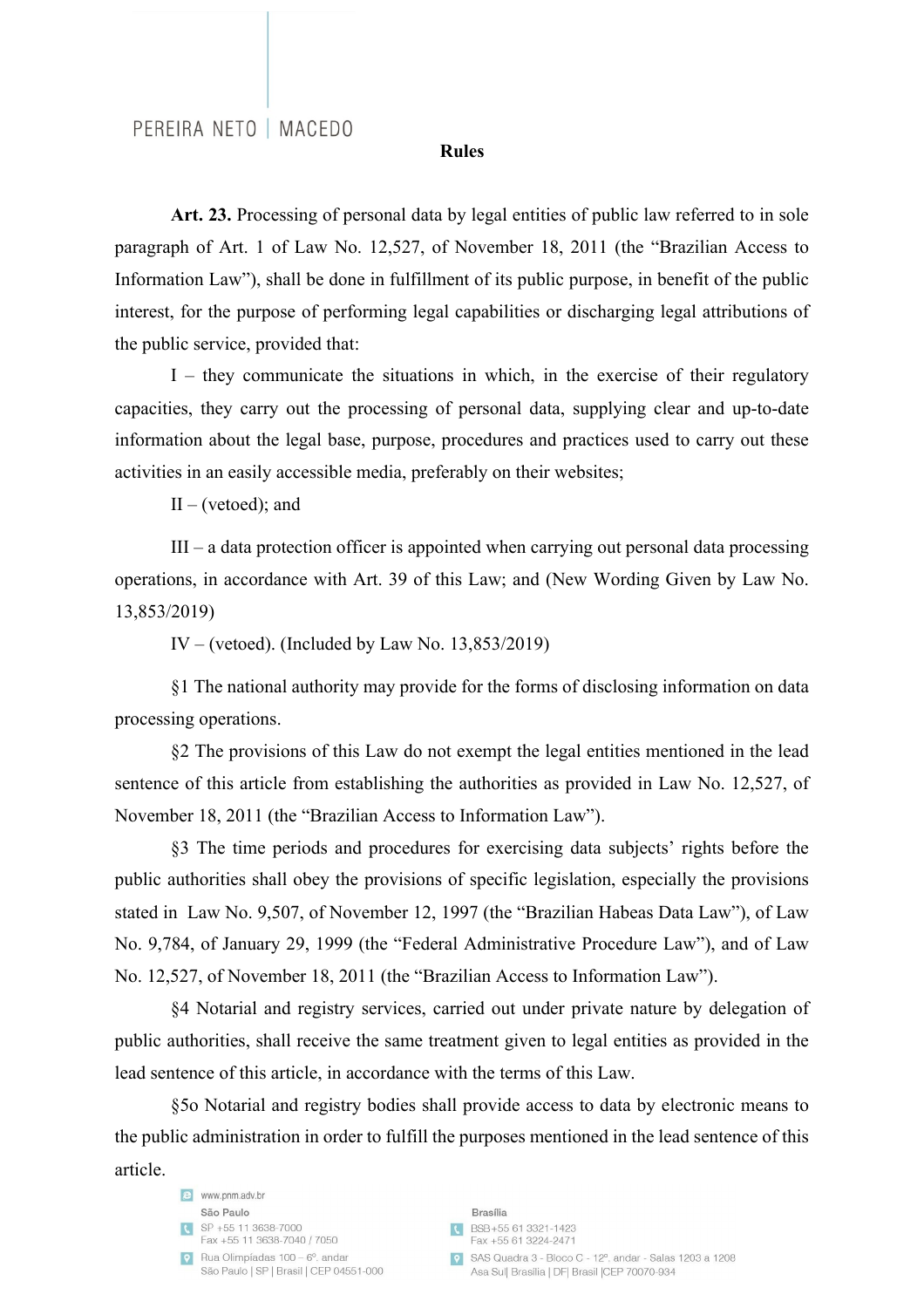**Art. 24.** Public companies and mixed-capital companies that operate in the competing market, subject to the provisions of Art. 173 of the Federal Constitution, shall receive the same treatment given to private legal entities of private law, under the terms of this Law.

Sole paragraph. Public and mixed-capital companies, when they are carrying out public policies and within the scope of their execution, shall receive the same treatment given to the bodies and entities of the public authorities, under the terms of this Chapter.

**Art. 25.** Data shall be kept in an interoperable format and structured for shared use intended for the execution of public policies, provision of public services, decentralization of public activity, dissemination and access to information by the general public.

**Art. 26.** The shared use of personal data by public authorities shall fulfill the specific purposes of execution of public policies and legal attributions by agencies and public entities, subject to the principles of personal data protection listed in Art. 6 of this Law.

§1 It is forbidden for public authorities to transfer to private entities personal data contained in databases to which they have access, except:

I – in cases of decentralized execution of public activity that requires transfer, exclusively for this specific and distinct purpose, subject to the provisions of Law No. 12,527, of November 18, 2011 (the "Brazilian Access to Information Law");

 $II - (vetoed);$ 

III – in cases in which the data are publicly accessible, subject to the provisions of this Law.

IV – when there is a legal provision or the transfer is grounded on contracts, agreements or similar instruments; or (Included by Law No. 13,853/2019)

 $V$  – in the event that the transfer of data is exclusively intended to prevent fraud and irregularities, or to protect and safeguard the data subject's security and integrity, provided that processing is forbidden to be carried out for other purposes." (Included by Law No. 13,853/2019)

§2 Contracts and agreements as mentioned in §1 of this article shall be communicated to the national authority.

e www.pnm.adv.br São Paulo  $S$ P +55 11 3638-7000 Fax +55 11 3638-7040 / 7050 P Rua Olimpíadas  $100 - 6^\circ$  and and São Paulo | SP | Brasil | CEP 04551-000

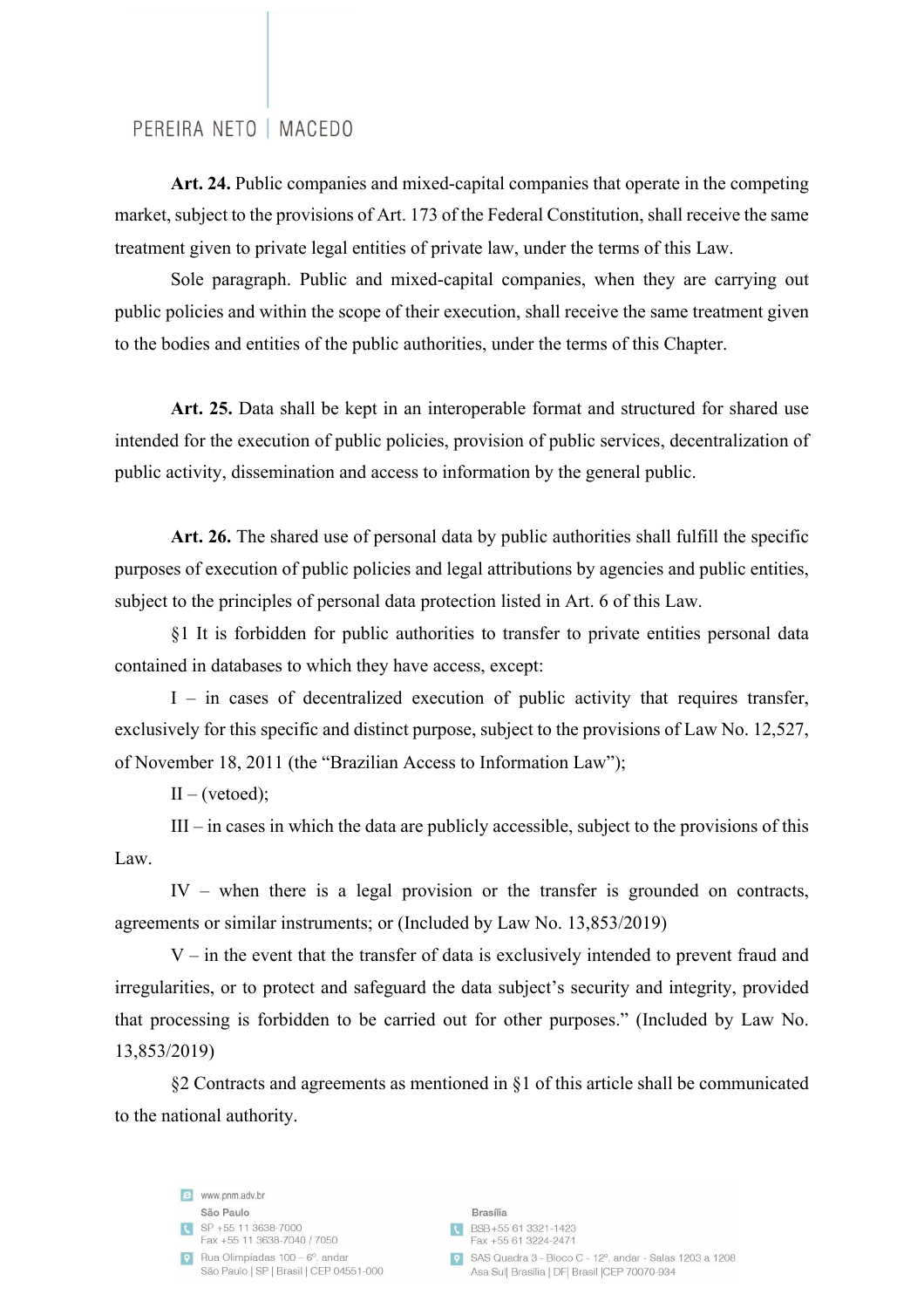**Art. 27.** Communication or shared use of personal data from a legal entity of public law to a legal entity of private law shall be communicated to the national authority and shall rely on the consent of the data subject, except:

 $I$  – in situations in which consent is waived as provided in this Law;

II – when there is shared use of data, which will be given publicity pursuant to item I of the lead sentence of Art. 23 of this Law; or

III – in the exceptions contained in §1 of Art. 26 of this Law.

Sole paragraph. The information to be given to the national authority referred to in this article shall be subject to regulation." (Included by Law No. 13,853/2019)

#### **Art. 28. (vetoed)**

**Art. 29.** The national authority may request, at any time, for bodies and entities of the Public Administration to carry out personal data processing operations, the specific information on the scope and nature of the data and other details of the processing performed and may issue complementary technical report to ensure compliance with this Law." (New Wording Given by Law No. 13,853/2019)

**Art. 30.** The national authority may establish complementary rules for communication or shared used of personal data activities.

## **Section II Accountability**

**Art. 31.** When there is an infringement of this Law as a result of personal data processing by public agencies, the national authority may issue a statement with applicable measures to stop the violation.

**Art. 32.** The national authority may request agents of the public authorities to publish impact reports on protection of personal data and may suggest the adoption of standards and good practices for processing personal data by the public authorities.

e www.pnm.adv.br São Paulo  $S$ P +55 11 3638-7000 Fax +55 11 3638-7040 / 7050 P Rua Olimpíadas  $100 - 6^\circ$  and and São Paulo | SP | Brasil | CEP 04551-000

**Brasília** CBSB+55 61 3321-1423 Fax +55 61 3224-2471 9 SAS Quadra 3 - Bloco C - 12°, andar - Salas 1203 a 1208 Asa Sul| Brasília | DF| Brasil | CEP 70070-934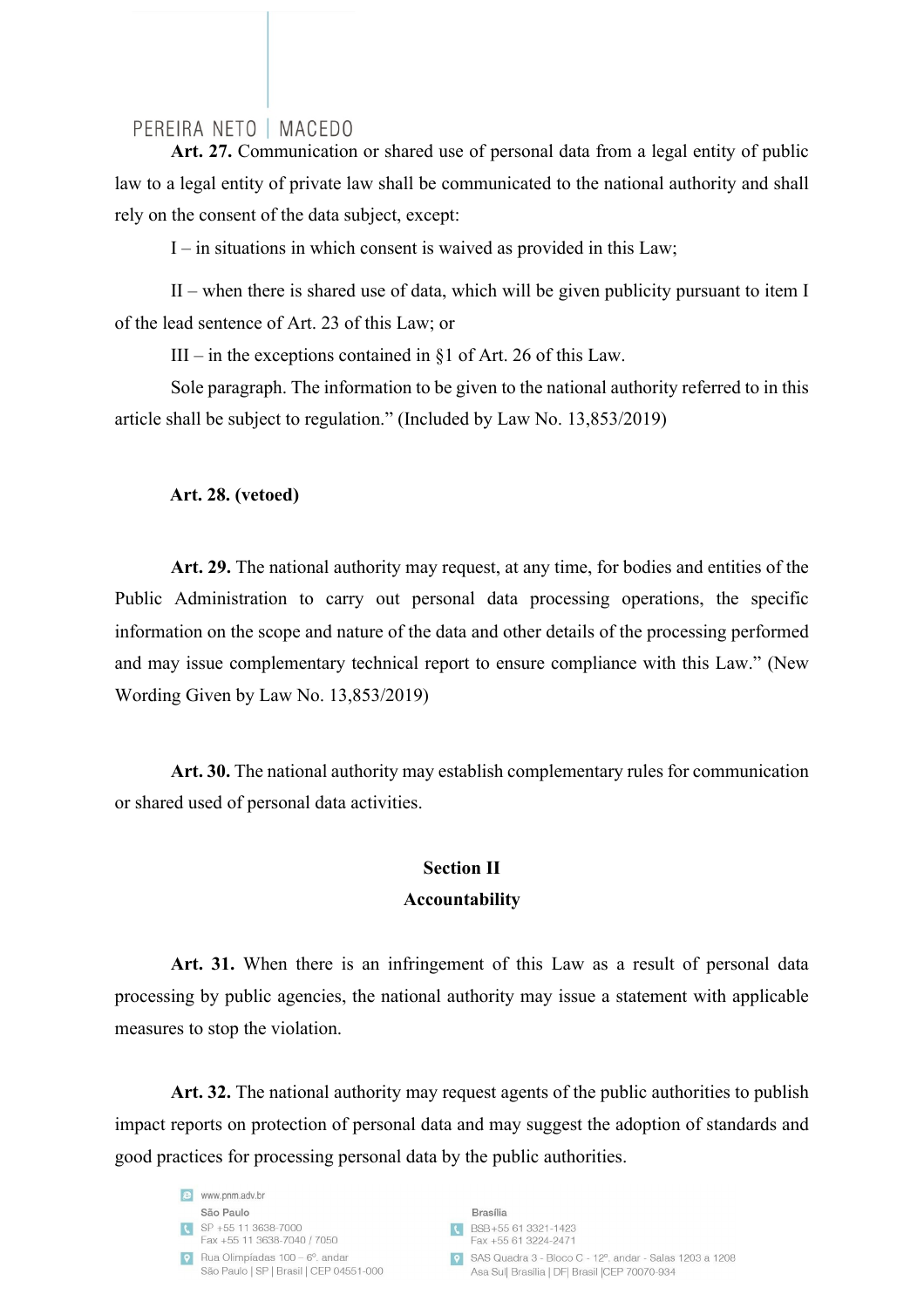## CHAPTER V INTERNATIONAL TRANSFER OF DATA

**Art. 33.** International transfer of personal data is only allowed in the following cases:

I - to countries or international organizations that provide a level of protection of personal data that is adequate to the provisions of this Law;

II – when the controller offers and proves guarantees of compliance with the principles and the rights of the data subject and the regime of data protection provided in this Law, in the form of:

a) specific contractual clauses for a given transfer;

b) standard contractual clauses;

c) binding corporate rules<sup>6</sup>;

d) regularly issued stamps, certificates and codes of conduct;

III – when the transfer is necessary for international legal cooperation between public intelligence, investigative and prosecutorial agencies, in accordance with the instruments of international law;

IV – when the transfer is necessary to protect the life or physical safety of the data subject or of a third party;

V– when the national authority authorizes the transfer;

VI – when the transfer results in a commitment undertaken through international cooperation;

VII – when the transfer is necessary for the execution of a public policy or legal attribution of public service, which shall be publicized pursuant to item I of the lead sentence of Art. 23 of this Law;

VIII – when the data subject has given her/his specific and highlighted consent for the transfer, with prior information about the international nature of the operation, with this being clearly distinct from other purposes; or

**Brasília** 

<sup>&</sup>lt;sup>6</sup> Following the language of General Data Protection Regulation, we translated "normas corporativas globais" as "binding corporate rules", also known as BCRs (Translator's Note).

e www.pnm.adv.br São Paulo  $S\rightarrow 55113638-7000$ 

Fax +55 11 3638-7040 / 7050

 $\bullet$  Rua Olimpíadas 100 – 6°, andar São Paulo | SP | Brasil | CEP 04551-000

C BSB+55 61 3321-1423 Fax +55 61 3224-2471

<sup>9</sup> SAS Quadra 3 - Bloco C - 12°, andar - Salas 1203 a 1208 Asa Sul| Brasília | DF| Brasil | CEP 70070-934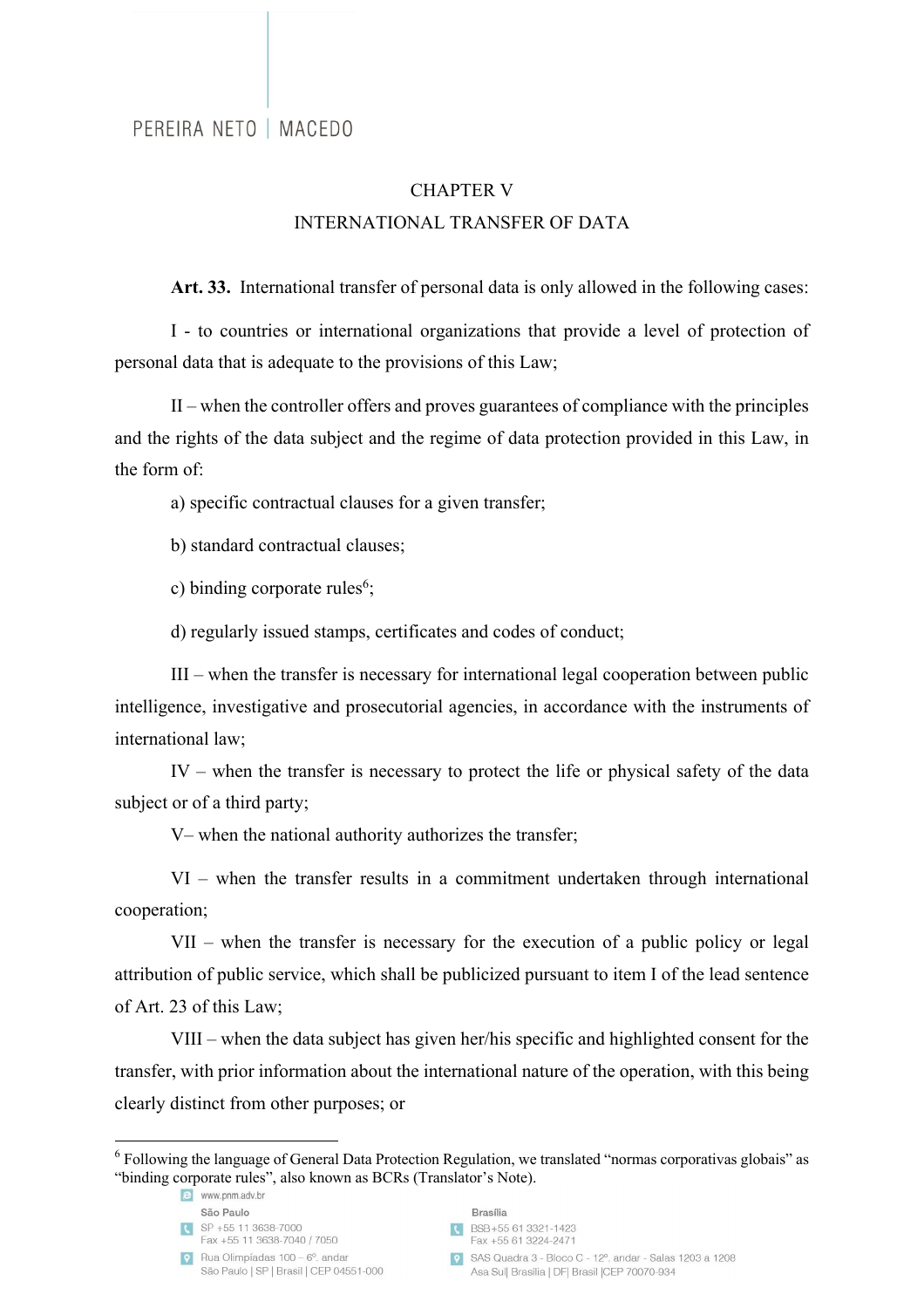IX – when it is necessary to satisfy the situations provided in items II, V and VI of Art. 7 of this Law.

Sole paragraph. For purposes of item I of this article, the legal entities of public law referred to in the sole paragraph of Art. 1 of Law No. 12,527, of November 18, 2011 (the "Brazilian Access to Information Law"), within their legal capabilities, and those parties accountable, within the scope of their activities, may request the national authority to evaluate the level of protection of personal data provided by a country or international organization.

**Art. 34.** The level of data protection in the foreign country or international organization referred to in item I of the lead sentence of Art. 33 of this Law shall be evaluated by the national authority, which shall take into consideration:

I – the general and sectorial rules of legislation in force in the receiving country or international organization;

 $II$  – the nature of the data:

III – the compliance with the general principles of personal data protection and data subjects' rights as provided in this Law;

IV – the adoption of security measures as provided in regulation;

 $V$  – the existence of judicial and institutional guarantees for respecting the rights concerning personal data protection; and

VI – other specific circumstances relating to the transfer.

**Art. 35.** The definition of the content of standard contractual clauses, as well as the verification of specific contractual clauses for a particular transfer, binding corporate rules or stamps, certificates and codes of conduct, referred to in item II of the lead sentence of Art. 33 of this Law, will be done by the national authority.

§1 To verify the provision of the lead sentence of this article, one must consider the requirements, conditions and minimum guarantees for the transfer that are in accordance with the rights, guarantees and principles of this Law.

§2 Analysis of contractual clauses, documents or global corporate rules submitted to the national authority for approval, supplementary information or due diligences performed for verification of the processing operations may be required, when necessary.

e www.pnm.adv.br São Paulo SP +55 11 3638-7000 Fax +55 11 3638-7040 / 7050 P Rua Olimpíadas  $100 - 6^\circ$  and and São Paulo | SP | Brasil | CEP 04551-000

**Brasília** CBSB+55 61 3321-1423 Fax +55 61 3224-2471 SAS Quadra 3 - Bloco C - 12° andar - Salas 1203 a 1208 Asa Sul| Brasília | DF| Brasil | CEP 70070-934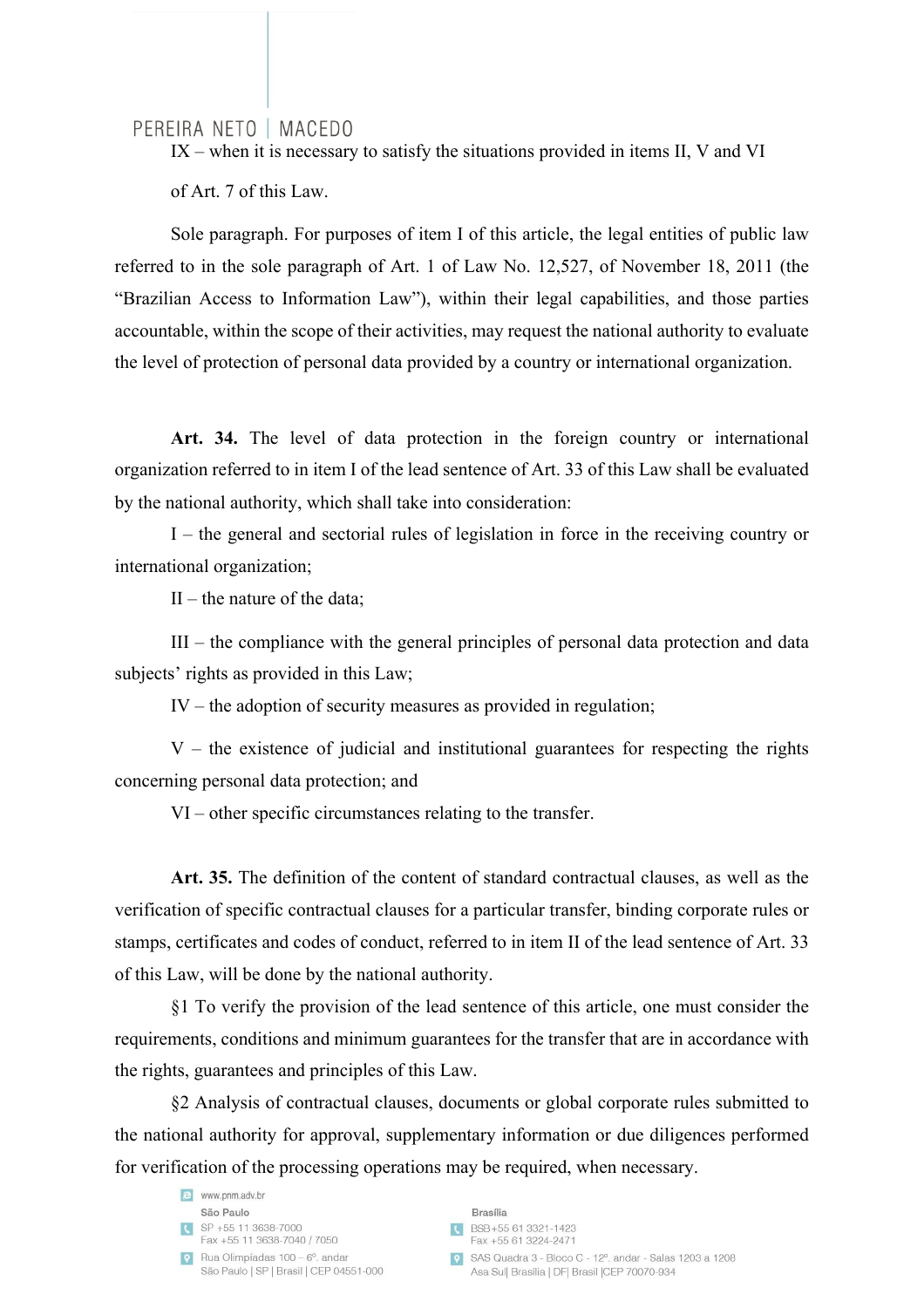§3 The national authority may designate certification entities to carry out the provisions of the lead sentence of this article, which shall remain under their inspection and subject to the terms defined in regulation.

§4 Acts carried out by certification entities may be reviewed by the national authority and, if they are not in compliance with this Law, submitted for revision or voided.

§5 Guarantees that are sufficient for compliance with the general principles of protection and data subject's rights referred to in the lead sentence of this article shall also be analyzed in accordance with the technical and organizational measures adopted by the processor, according to the provisions of §§1 and 2 of Art. 46 of this Law.

Art. 36. Changes to guarantees presented as sufficient for compliance with the general principles of protection and of the data subject's rights referred to in item II of Art. 33 of this Law shall be communicated to the national authority.

# CHAPTER VI PERSONAL DATA PROCESSING AGENTS **Section I**

## **Controller and Processor**

Art. 37. The controller and the processor shall keep records of personal data processing operations carried out by them, especially when based on legitimate interest.

Art. 38. The national authority may determine that the controller must prepare a data protection impact assessment, which shall include personal data, sensitive data, and refer to its data processing operations, pursuant to regulations, subject to commercial and industrial secrecy.

Sole paragraph. Subject to the provisions of the lead sentence of this article, the report must contain at least a description of the types of data collected, the methodology used for collection and for ensuring the security of the information, and the analysis of the controller regarding the adopted measures, safeguards and mechanisms of risk mitigation.

Art. 39. The processor shall carry out the processing according to the instructions

| $\bullet$ | www.pnm.adv.br                                                            |
|-----------|---------------------------------------------------------------------------|
|           | São Paulo                                                                 |
| <b>IG</b> | SP +55 11 3638-7000<br>Fax +55 11 3638-7040 / 7050                        |
| $\bullet$ | Rua Olimpíadas 100 - 6°, andar<br>São Paulo   SP   Brasil   CEP 04551-000 |

**Brasília** BSB+55 61 3321-1423 Fax +55 61 3224-2471

SAS Quadra 3 - Bloco C - 12°, andar - Salas 1203 a 1208 Asa Sul| Brasília | DF| Brasil | CEP 70070-934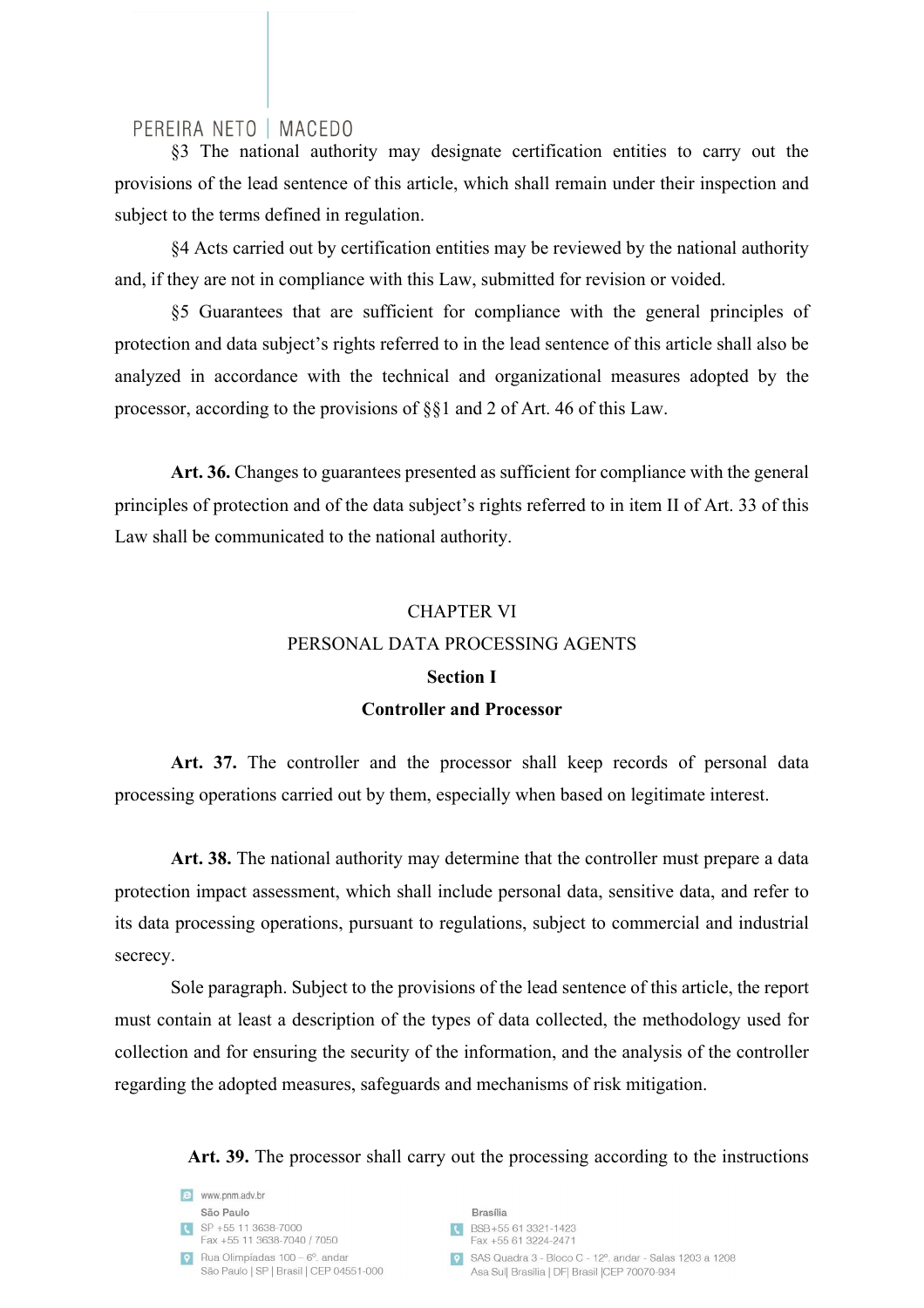provided by the controller, which shall verify the obedience of her/his own instructions and of the rules applicable to the subject and the situation at hand.

**Art. 40.** The national authority may provide standards of interoperability for purposes of portability, free access to data and security, as well as standards for periods in which records on personal data must be kept, considering the necessity and the transparency.

# **Section II**

## **Data Protection Officer**

**Art. 41.** The controller shall appoint a data protection officer to be in charge of processing personal data.

§1 The identity and contact information of the data protection officer shall be publicly disclosed, in a clear and objective manner, preferably on the controller's website.

§2 Data Protection Officer's activities consist of:

I – accepting complaints and communications from data subjects, providing explanations and adopting measures;

II – receiving communications from the national authority and adopting measures;

III – orienting entity's employees and contractors regarding practices to be taken in relation to personal data protection; and

IV – carrying out other duties as determined by the controller or set forth in complementary rules.

§3 The national authority may establish complementary rules about the definition and the duties of the data protection officer, including situations in which the appointment of such person may be waived, according to the nature and the size of the entity or the volume of data processing operations.

§4 (vetoed). (Included by Law No. 13,853/2019)

e www.pnm.adv.br São Paulo SP +55 11 3638-7000 Fax +55 11 3638-7040 / 7050 P Rua Olimpíadas  $100 - 6^\circ$  and and São Paulo | SP | Brasil | CEP 04551-000

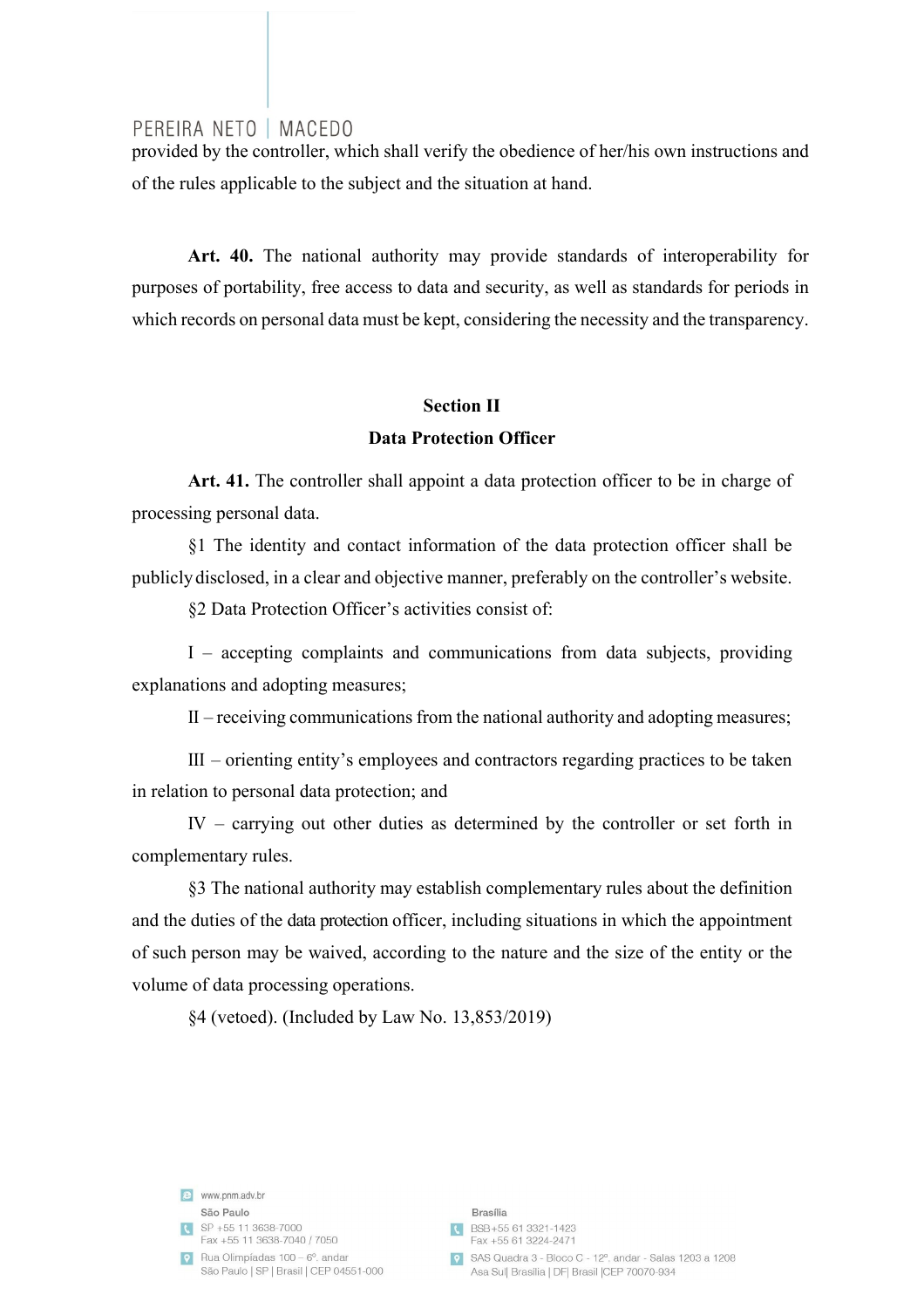#### **Section III**

#### **Liability and Loss Compensation**

Art. 42. The controller or the processor that, as a result of carrying out their activity of processing personal data, cause material, moral, individual or collective damage to others, in violation of legislation for the protection of personal data, are obligated to redress it.

§1 In order to ensure the effective compensation to the data subject:

I – processors are jointly liable for damages caused by the processing when they do not comply with the obligations of data protection legislation or when they have not followed controller's lawful instructions. In this last case, the processor is deemed equivalent to the controller, save from cases of exclusion as provided in Art. 43 of this Law;

II – controllers directly involved in the processing from which damages resulted to the data subject shall jointly answer, save from cases of exclusion as provided in Art. 43 of this Law.

§2 The judge, in a civil lawsuit, at her/his discretion, may reverse the burden of proof in favor of the data subject when the allegation appears to be true, there are no funds for the purpose of producing evidence or when production of evidence by the data subject would be overly burdensome.

§3 Lawsuits for compensation for collective damages, pursuant to the terms of the lead sentence of this article regarding liability, may be filed collectively in court, subject to the provisions of related legislation.

§4 Anyone who pays compensation for damages to the data subject has the right to demand compensation from the other liable parties, to the extent of their participation in the damaging event.

**Art. 43.** Processing agents shall not be held liable only when they prove that:

I – they did not carry out the personal data processing that is attributed to them;

II – although they did carry out the processing of personal data that is attributed to them, there was no violation of the data protection legislation; or

III – the damage arises from the exclusive fault of the data subject or a third party.

e www.pnm.adv.br São Paulo  $S$ P +55 11 3638-7000 Fax +55 11 3638-7040 / 7050 P Rua Olimpíadas  $100 - 6^\circ$  and and São Paulo | SP | Brasil | CEP 04551-000

**Brasília** CBSB+55 61 3321-1423 Fax +55 61 3224-2471 SAS Quadra 3 - Bloco C - 12°, andar - Salas 1203 a 1208 Asa Sul| Brasília | DF| Brasil | CEP 70070-934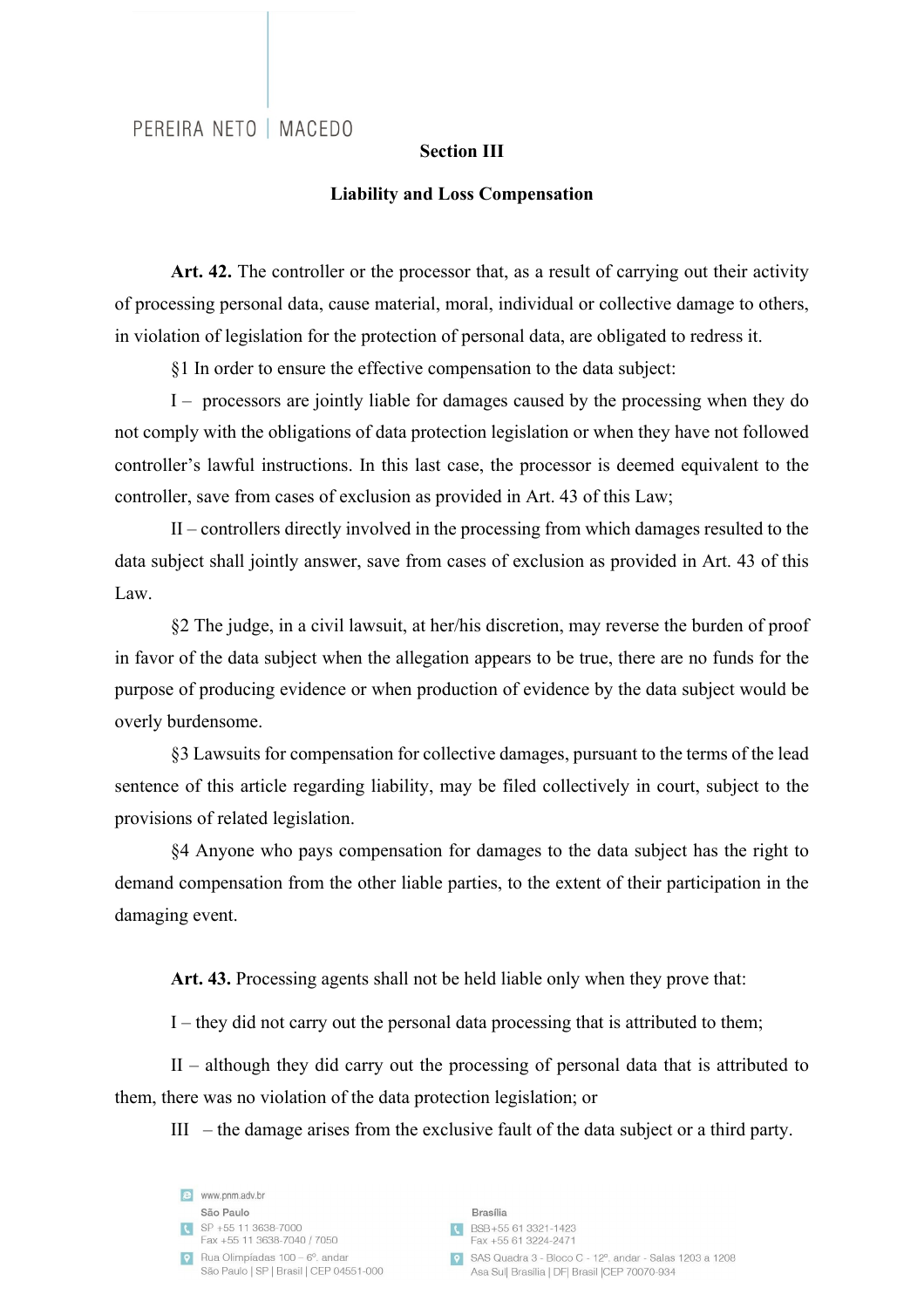**Art. 44.** Processing of personal data shall be deemed irregular when it does not obey the legislation or when it does not provide the security that its data subject can expect, considering the relevant circumstances of the processing, among which are:

 $I$  – the way in which the processing was carried out;

 $II$  – the result and the risks that one can reasonably expect of it;

III – the techniques for processing personal data available at the time it was carried out.

Sole paragraph. The controller or the processor who neglect to adopt the security measures provided in Art. 46 of this Law shall be held liable for damages caused by the violation of the security.

**Art. 45.** When there is a violation of data subject's rights in the scope of consumer relations, the rules of liability provided in the pertinent legislation shall apply.

# CHAPTER VII SECURITY AND GOOD PRACTICES **Section I Security and Secrecy of Data**

**Art. 46.** Processing agents shall adopt security, technical and administrative measures able to protect personal data from unauthorized accesses and accidental or unlawful situations of destruction, loss, alteration, communication or any type of improper or unlawful processing.

§1 The national authority may provide minimum technical standards to make the provisions of the lead sentence of this article applicable, taking into account the nature of the processed information, the specific characteristics of the processing and the current state of technology, especially in the case of sensitive personal data, as well as the principles provided in the lead sentence of Art. 6 of this Law.

§2 The measures mentioned in the lead sentence of this article shall be complied with as from the conception phase of the product or service until its execution.

e www.pnm.adv.br São Paulo SP +55 11 3638-7000 Fax +55 11 3638-7040 / 7050 P Rua Olimpíadas  $100 - 6^\circ$  and and São Paulo | SP | Brasil | CEP 04551-000

**Brasília** CBSB+55 61 3321-1423 Fax +55 61 3224-2471

9 SAS Quadra 3 - Bloco C - 12°, andar - Salas 1203 a 1208 Asa Sul| Brasília | DF| Brasil | CEP 70070-934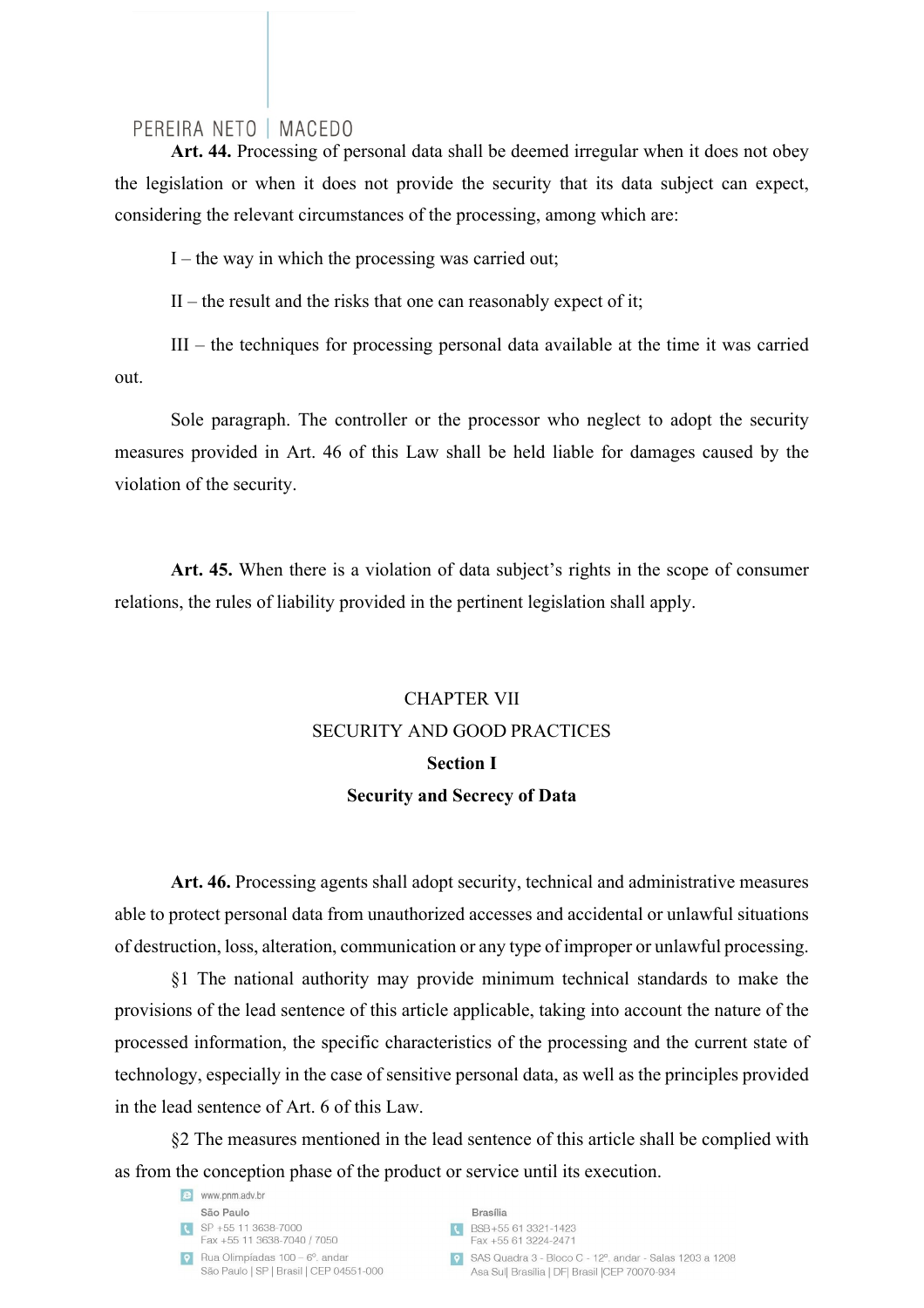**Art. 47.** Processing agents or any other person that intervenes in one of the processing phases commit themselves to ensure the security of the information as provided in this Law regarding personal data, even following the conclusion of the processing in question.

**Art. 48.** The controller must communicate to the national authority and to the data subject the occurrence of a security incident that may create risk or relevant damage to the data subjects.

§1 The communication shall be done in a reasonable time period, as defined by the national authority, and shall contain, at the very least:

I – a description of the nature of the affected personal data;

II – information on the data subjects involved;

III – an indication of the technical and security measures used to protect the data, subject to commercial and industrial secrecy;

IV – the risks related to the incident;

V – the reasons for delay, in cases in which communication was not immediate; and

VI – the measures that were or will be adopted to reverse or mitigate the effects

of the damage.

§2 The national authority shall verify the seriousness of the incident if necessary to safeguard the data subjects' rights, it may order the controller to adopt measures, such as:

I – broad disclosure of the event in communications media; and

II – measures to reverse or mitigate the effects of the incident.

§3 When judging the severity of the incident, there will be an analysis of eventual demonstrations that, within the scope and the technical limits of the services, adequate technical measures were adopted to render the affected personal data unintelligible to third parties who were not authorized to access them.

Art. 49. The systems used for processing personal data shall be structured in order to meet the security requirements, standards of good practices and governance, general principles provided in this Law and other regulatory rules.

e www.pnm.adv.br São Paulo  $S$ P +55 11 3638-7000 Fax +55 11 3638-7040 / 7050  $\bullet$  Rua Olimpíadas 100 – 6° andar São Paulo | SP | Brasil | CEP 04551-000

**Brasília** C BSB+55 61 3321-1423 Fax +55 61 3224-2471 SAS Quadra 3 - Bloco C - 12°, andar - Salas 1203 a 1208 Asa Sul| Brasília | DF| Brasil | CEP 70070-934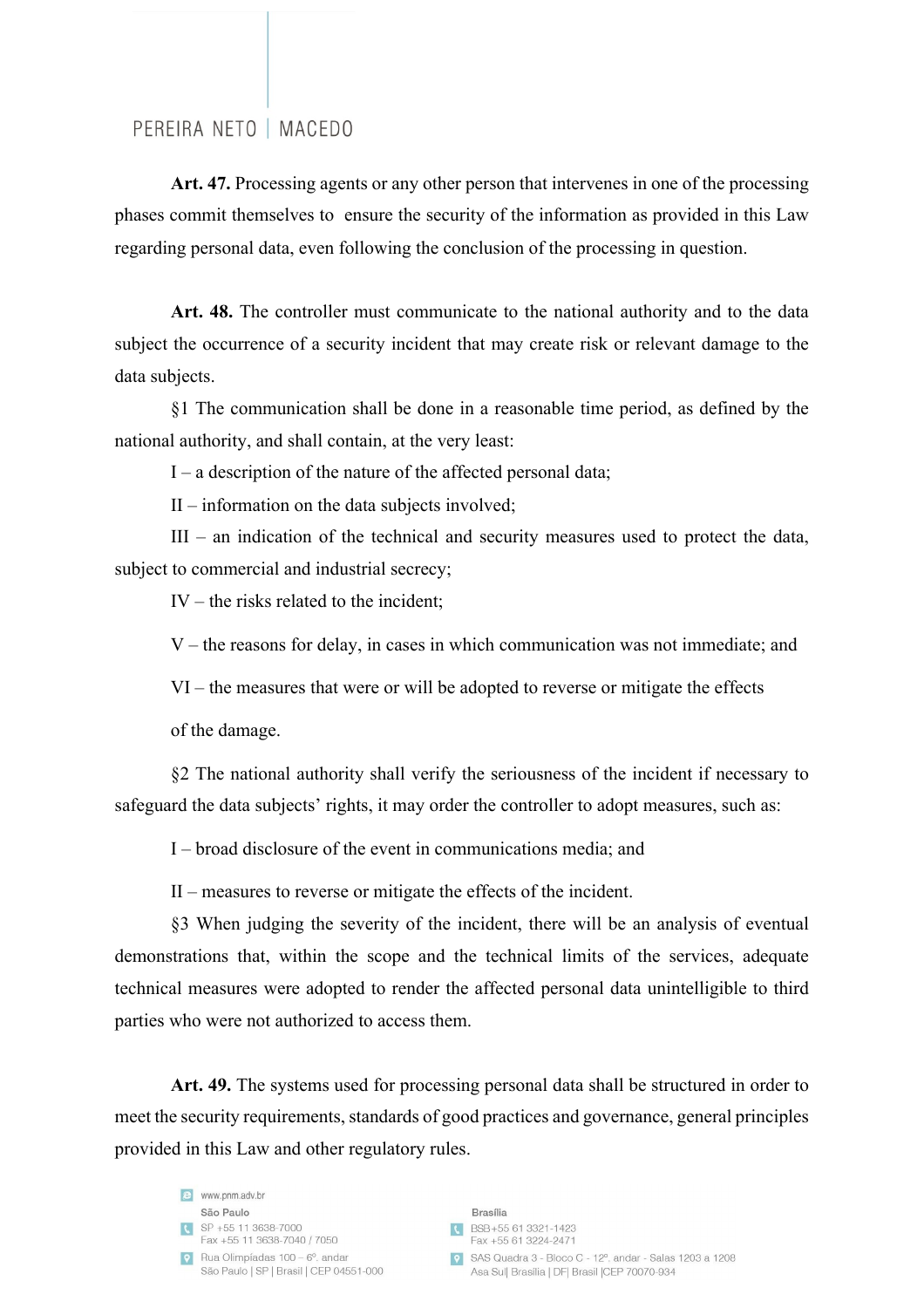## **Section II Good Practice and Governance**

Art. 50. Controllers and processors, within the scope of their functions, concerning the processing of personal data, individually or by associations, may formulate rules for good practices and governance that set forth conditions of organization, a regime of operation, the procedures, including those for complaints and petitions from data subjects, security norms, technical standards, specific obligations for the various parties involved in the processing, educational activities, internal mechanisms of supervision and risk mitigation and other aspects related to the processing of personal data.

§1 When establishing rules of good practices, the controller and the processor shall take into consideration, regarding the processing and the data, the nature, scope, purpose and probability and seriousness of the risks and the benefits that will result from the processing of the data subject's data.

§2 When applying the principles mentioned in items VII and VIII of the lead sentence of Art. 6 of this Law, and subject to the structure, scale and volume of her/his operations, as well as the sensitivity of the processed data and the probability and seriousness of the damages to data subjects, the controller may:

I – implement governance program for privacy that, at the very least:

a) demonstrate the controller's commitment to adopt internal procedures and policies that ensure broad compliance with rules and good practices regarding the protection of personal data;

b) are applicable to the entire set of personal data under her/his control, irrespective of the means used to collect them;

c) are adapted to the structure, scale and volume of her/his operations, as well as to the sensitivity of the processed data;

d) establish adequate policies and safeguards based on a process of systematic evaluation of the impacts and risks to privacy;

e) have the purpose of establishing a relationship of trust with the data subject, by means of transparent operation and that ensure mechanisms for the data subject to participate; f) are integrated into its general governance structure and establish and apply internal

e www.pnm.adv.br São Paulo  $S$ P +55 11 3638-7000 Fax +55 11 3638-7040 / 7050 P Rua Olimpíadas  $100 - 6^\circ$  and and São Paulo | SP | Brasil | CEP 04551-000

**Brasília** CBSB+55 61 3321-1423 Fax +55 61 3224-2471 SAS Quadra 3 - Bloco C - 12° andar - Salas 1203 a 1208 Asa Sul| Brasília | DF| Brasil | CEP 70070-934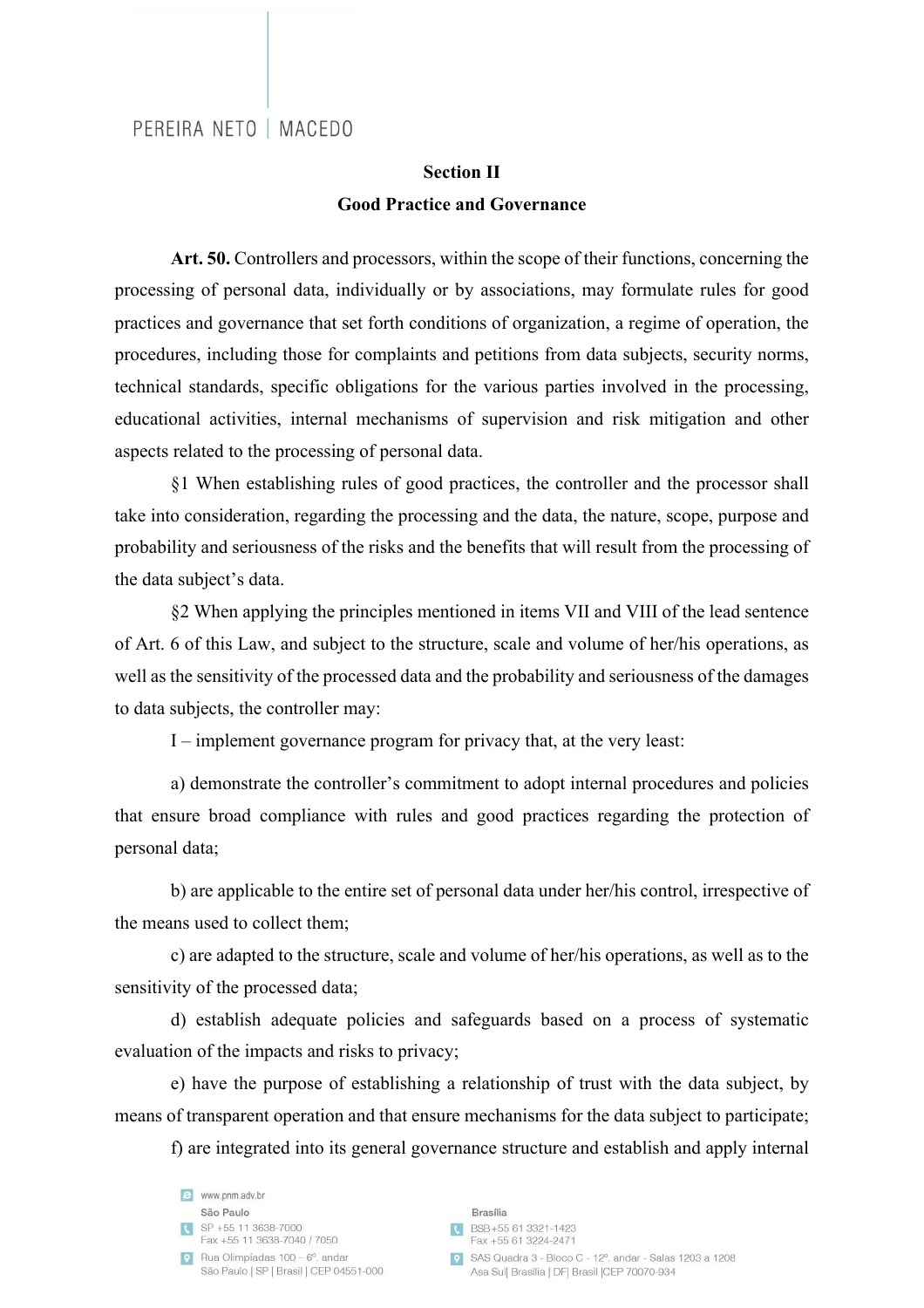and external mechanisms of supervision;

g) have plans for response to incidents and solutions; and

h) are constantly updated based on information obtained from continuous monitoring and periodic evaluations;

II – demonstrate the effectiveness of her/his privacy governance program when appropriate and, especially, at the request of the national authority or other entity responsible for promoting compliance with good practices or codes of conduct, which, independently, promote compliance with this Law.

§3 Rules of good practice and governance shall be published and updated periodically and may be recognized and disclosed by the national authority.

**Art. 51.** The national authority shall encourage the adoption of technical standards that facilitate data subjects' control of their personal data.

#### CHAPTER VIII

#### MONITORING

# **Section I Administrative Sanctions**

Art. 52. Data processing agents that commit infractions of the rules provided in this Law are subject to the following administrative sanctions, to be applied by the national authority:

I – warning, with an indication of the time period for adopting corrective measures;

II – simple fine of up to two percent  $(2%)$  of a private legal entity's, group or conglomerate revenues in Brazil, for the prior financial year, excluding taxes, up to a total maximum of fifty million reais (R\$ 50,000,000.00) per infraction;

III – daily fine, subject to the total maximum referred to in item II;

IV – disclosure and publicization of the infraction once it has been duly ascertained and its occurrence has been confirmed;

V – blocking of the personal data to which the infraction refers to until its regularization;

VI – deletion of the personal data to which the infraction refers to;

|           | www.pnm.adv.br                                                            |
|-----------|---------------------------------------------------------------------------|
|           | São Paulo                                                                 |
| G         | SP +55 11 3638-7000<br>Fax +55 11 3638-7040 / 7050                        |
| $\bullet$ | Rua Olimpíadas 100 - 6°, andar<br>São Paulo   SP   Brasil   CEP 04551-000 |
|           |                                                                           |

**Brasília** 

- BSB+55 61 3321-1423 Fax +55 61 3224-2471
- SAS Quadra 3 Bloco C 12°, andar Salas 1203 a 1208 Asa Sul| Brasília | DF| Brasil | CEP 70070-934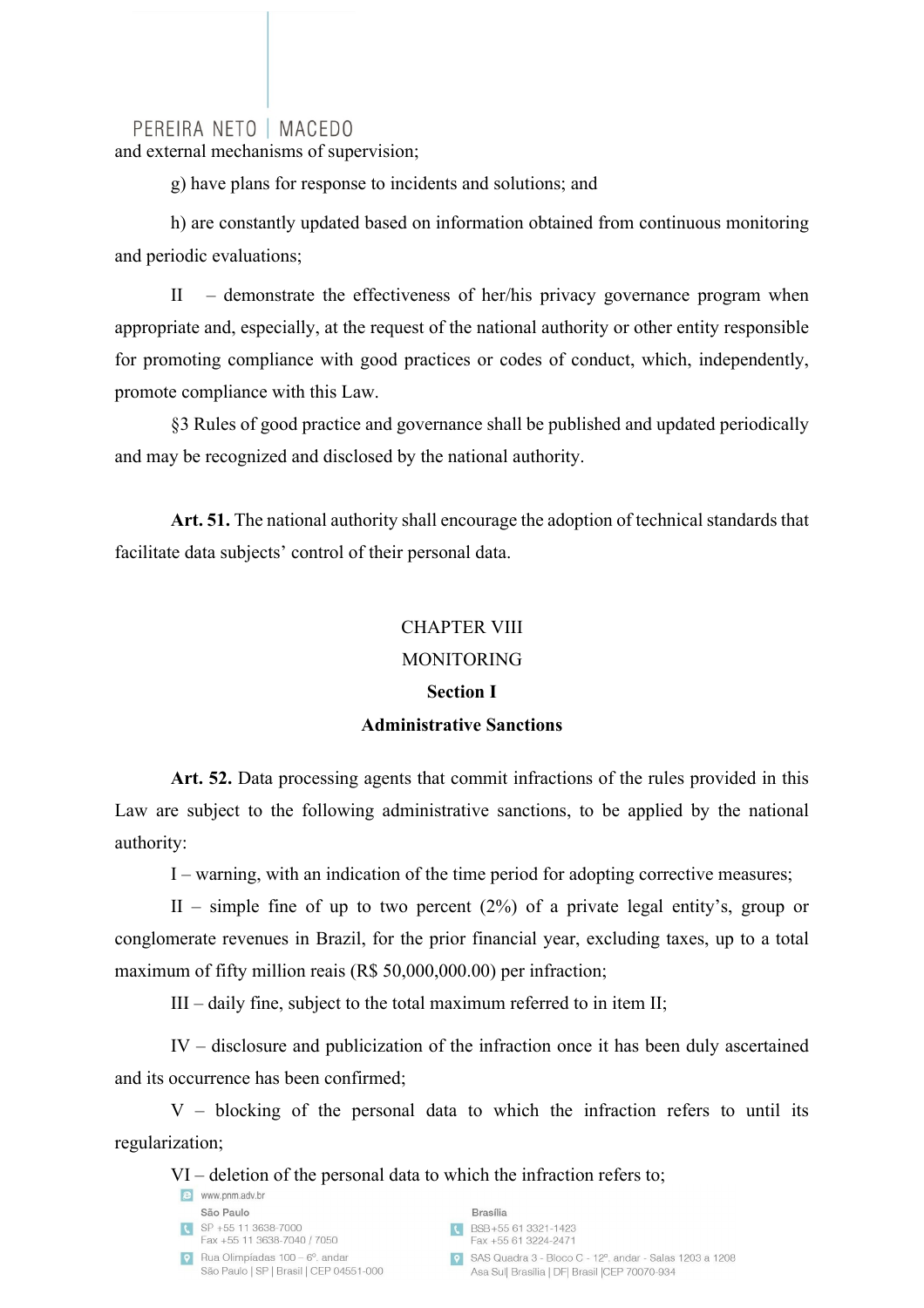PEREIRA NETO | MACEDO VII – (vetoed);

 $VIII - (vetoed);$ 

 $IX - (vetoed);$ 

 $X$  – partial suspension of the operation of the database related to the infraction for a maximum period of 6 (six) months, extendable for the same period, until the normalization of the processing activity by the controller;

XI – suspension of the personal data processing activity related to the infraction for a maximum period of 6 (six) months, extendable for the same period;

XII – partial or total prohibition of activities related to data processing. 7

§1 The sanctions shall be applied following an administrative procedure that will provide opportunity for a full defense, in a gradual, single or cumulative manner, in accordance with the peculiarities of the particular case and taking into consideration the following parameters and criteria:

I – the severity and the nature of the infractions and of the personal rights affected;

 $II$  – the good faith of the offender;

III - the advantage received or intended by the offender;

IV – the economic condition of the offender;

V – recidivism;

VI – the level of damage;

VII – the cooperation of the offender;

VIII – repeated and demonstrated adoption of internal mechanisms and procedures capable of minimizing the damage, for secure and proper data processing, in accordance with the provisions of item II of §2 of Art. 48 of this Law.

 $IX -$  adoption of good practices and governance policy;

X – the prompt adoption of corrective measures; and

XI – the proportionality between the severity of the breach and the intensity of the sanction.

§2 The provisions in this article are not a replacement to the application of administrative, civil and criminal sanctions in the Law No. 8,079, September 11th, 1990, or



 $\frac{7}{1}$  Art. 52, items X to XII, had been vetoed by the President. Congress has overridden vetoes affecting those provisions, which, while not yet promulgated at the time of writing, have been enacted into law.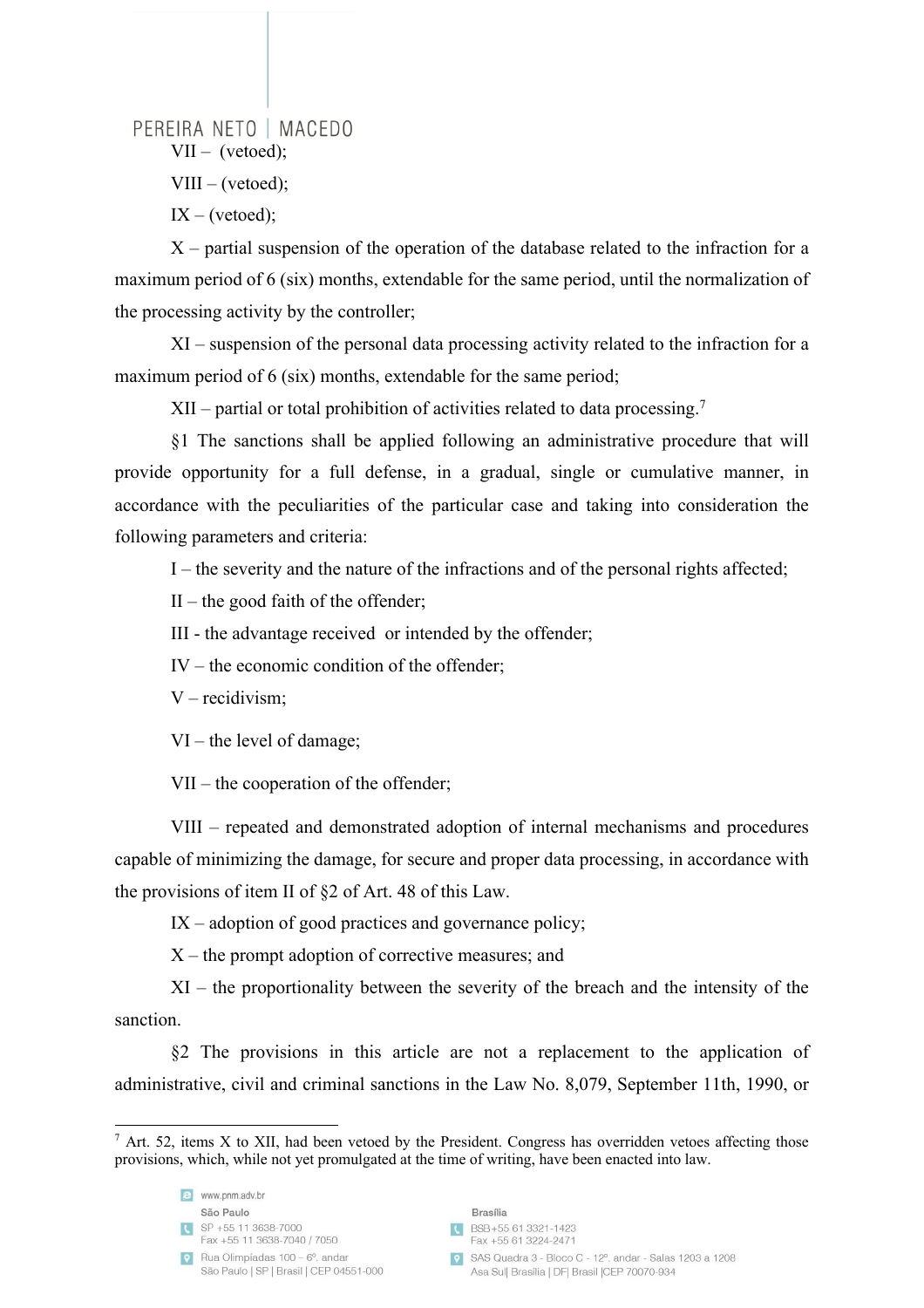in specific legislation. (New Wording Given by Law No. 13,853/2019)

§3 The provisions of Items I, IV, V, VI, X, XI and XII of the lead sentence of this article may be applied to public entities and bodies, without prejudice to the provisions of Laws Nos. 8,112, of December 11, 1990, 8,429, of June 2, 1992, and 12,527, of November 18, 2011.

§4 When calculating the amount of the fine referred to in item II of the lead sentence of this article, the national authority may consider total revenues of the company or group of companies, when it does not have the amount of revenues from the business activity in which the infraction occurred, defined by the national authority, or when the amount is presented in an incomplete form or is not demonstrated unequivocally and reputably.

§5 The sum of the collection of fines applied by the ANDP, whether or not registered as active debt, shall be allocated to the Diffuse Rights Defense Funds, as referred to in the art. 13 of Law No. 7,347 of July 24, 1985, and Law No. 9,008 of March 21, 1995.

§6 Sanctions provided for in Items X, XI and XII of the lead sentence of this article shall be applied:

I - only after at least one (1) of the sanctions mentioned in items II, III, IV, V and VI of the lead sentence of this article have been imposed, for the same facts; and

II - in the case of controllers subject to other agencies and entities with sanctioning powers, after those entities and agencies are heard.

§7 The individual data leaks or unauthorized access mentioned in the lead sentence of the art. 46 of this Law may be subject of direct conciliation between controller and data subject, and, in the absence of an agreement, the controller shall be subject to the penalties referred to in this article." (Included by Law No. 13,853/2019)

**Art. 53.** The national authority shall define the methodologies that will be used for the calculation of the base value for fines, by means of its own regulations concerning administrative sanctions for violations of this Law, which must be the object of a public consultation.

§1 The methodologies referred to in the lead sentence of this article shall be previously published, for the information of the processing agents, and shall objectively present the forms and methods for calculating the base value of the fines, which shall contain detailed grounds for all its elements, demonstrating obedience to the criteria provided in this Law.

e www.pnm.adv.br São Paulo  $S$ P +55 11 3638-7000 Fax +55 11 3638-7040 / 7050  $\bullet$  Rua Olimpíadas 100 – 6° andar São Paulo | SP | Brasil | CEP 04551-000

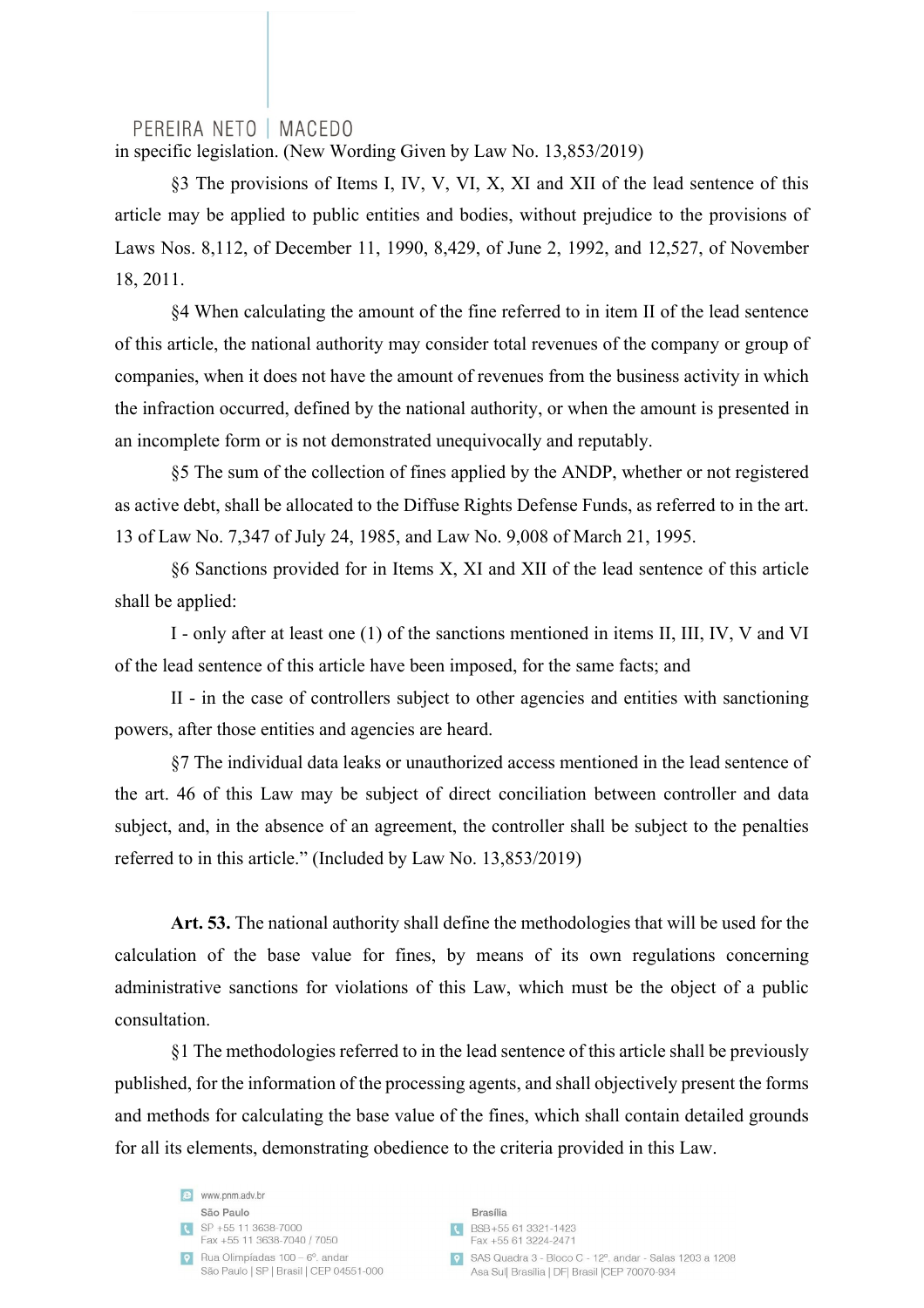§2 The regulation of sanctions and corresponding methodologies shall establish the circumstances and conditions for adopting simple or daily fines.

**Art. 54.** The amount of daily fines applied to infractions of this Law shall observe the severity of the infraction and the extent of the damage or losses caused, and with grounded reasoning by the national authority.

Sole paragraph. The notice of imposition of a daily fine shall contain, at the very least, the description of the obligation being imposed, the reasonable timeframe stipulated by the body for compliance and the amount of the daily fine to be applied for non-compliance.

#### CHAPTER IX

# THE NATIONAL DATA PROTECTION AUTHORITY ("ANPD") AND THE NATIONALCOUNCIL FOR PROTECTION OF PERSONAL DATA AND PRIVACY

#### **Section I**

#### **The National Data Protection Authority ("ANPD")**

#### **Art. 55. (vetoed)**

**Art. 55-A** The National Data Protection Authority ("ANPD") is hereby created, without any increase in expenses, an entity part of the federal public administration, pertaining to the Presidency of the Republic.

§1 The legal nature of the ANPD is transitional and may be transformed by the Executive Branch into an indirect federal public administration entity, subject to a special autarchic regime and pertaining to the Presidency of the Republic.

§2 The assessment of the transformation referred in the §1 of this article shall occur within two (2) years from the date of entry into force of the ANPD's regulatory framework.

§3 The provisions of necessary positions and functions to the creation and performance of the ANPD are conditioned to express physical and financial authorization in the annual Budget Law and to the permission in the Budget Directives Law. (Included by Law No. 13,853/2019)

e www.pnm.adv.br São Paulo  $S$ P +55 11 3638-7000 Fax +55 11 3638-7040 / 7050 P Rua Olimpíadas  $100 - 6^\circ$  and and São Paulo | SP | Brasil | CEP 04551-000

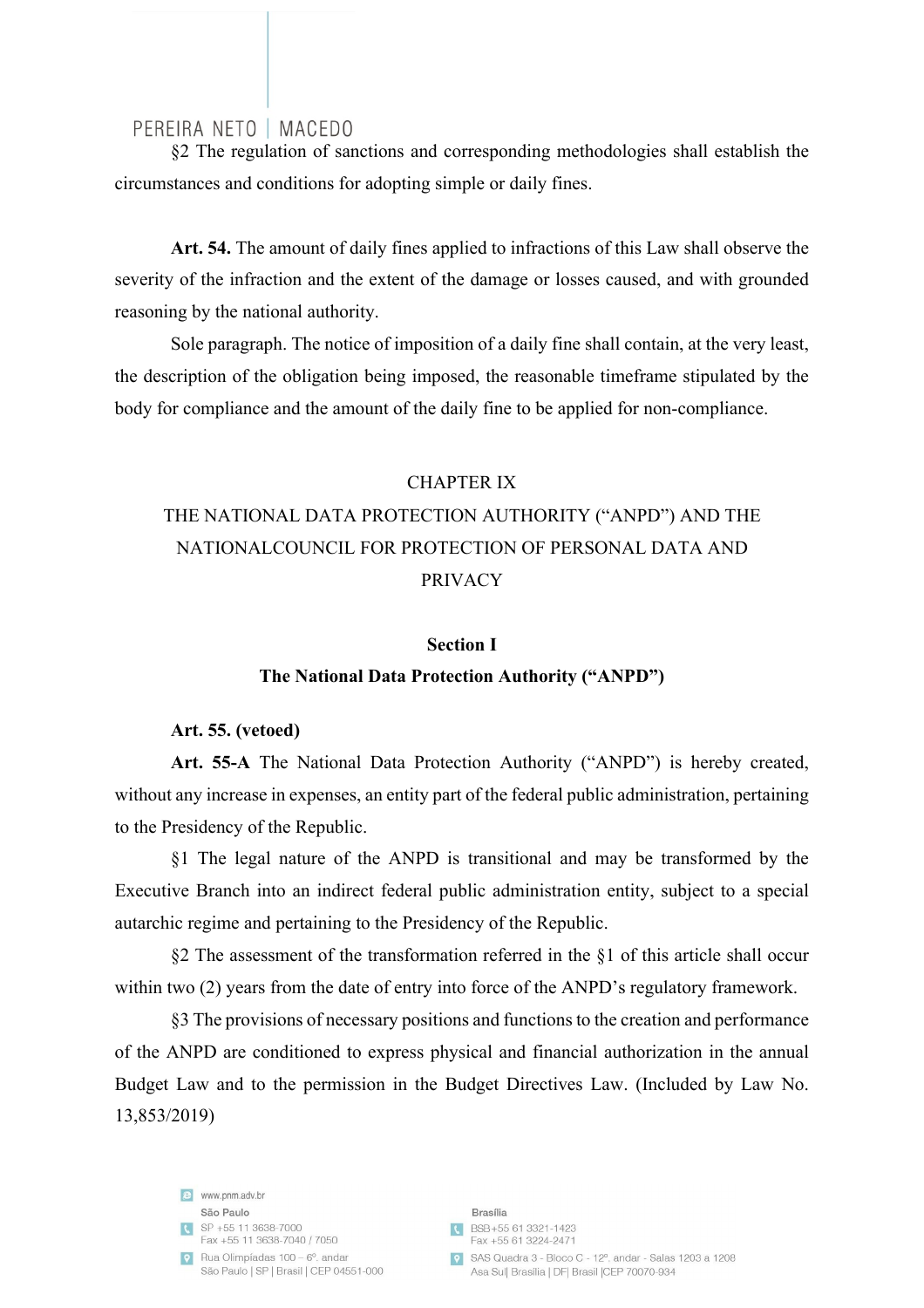**Art. 55-B** Technical and operative autonomy is ensured to ANPD.

**Art. 55-C** ANPD is comprised of:

I - Board of Directors, highest governing body;

II- National Council for Personal Data and Privacy Protection;

III - Internal Affairs Office;

IV - Ombudsman Office;

V - Its own legal advisory body; and

VI - Administrative units and specialized units required for the application of the provisions of this Law. (Included by Law No. 13,853/2019)

**Art. 55-D** ANPD Board of Directors shall be comprised of five (5) chief officers, including the Chief Executive Officer

§1 The members of ANPD Board of Directors shall be chosen and appointed by the President of the Republic, after approval by the Federal Senate in the terms of line f of Item III of the art. 52 of the Federal Constitution, and they will hold a commission position of the Direction-Group and Superior Advisory - Level 5 DAS.

§2 The members of the Board of Directors shall be chosen among Brazilians, with an immaculate reputation, a high level of education and considered renowned in the field of the positions for which they will be appointed.

§3 Members of the Board of Directors shall serve four-year (4) terms.

§4 The term of the first members of the Board of Directors will be of two, three, four, five and six years, as provided for in the appointment.

§5 In the event of vacancy of the position during the term of a Board of Directors' member, the remaining term shall be completed by the successor. (Included by Law No. 13,853/2019)

**Art. 55-E** The members of the Board of Directors will only lose their position upon resignation, final and unappealable judicial conviction or dismissal penalty due to disciplinary administrative proceeding.

§1 Pursuant to the lead sentence of this article, the President's Chief of Staff shall be responsible for initiating the disciplinary administrative proceeding, which shall be conducted by a special commission composed of stable federal public servants.

e www.pnm.adv.br São Paulo  $S$ P +55 11 3638-7000 Fax +55 11 3638-7040 / 7050  $\bullet$  Rua Olimpíadas 100 – 6° andar São Paulo | SP | Brasil | CEP 04551-000

**Brasília** CBSB+55 61 3321-1423 Fax +55 61 3224-2471 9 SAS Quadra 3 - Bloco C - 12°, andar - Salas 1203 a 1208 Asa Sul| Brasília | DF| Brasil | CEP 70070-934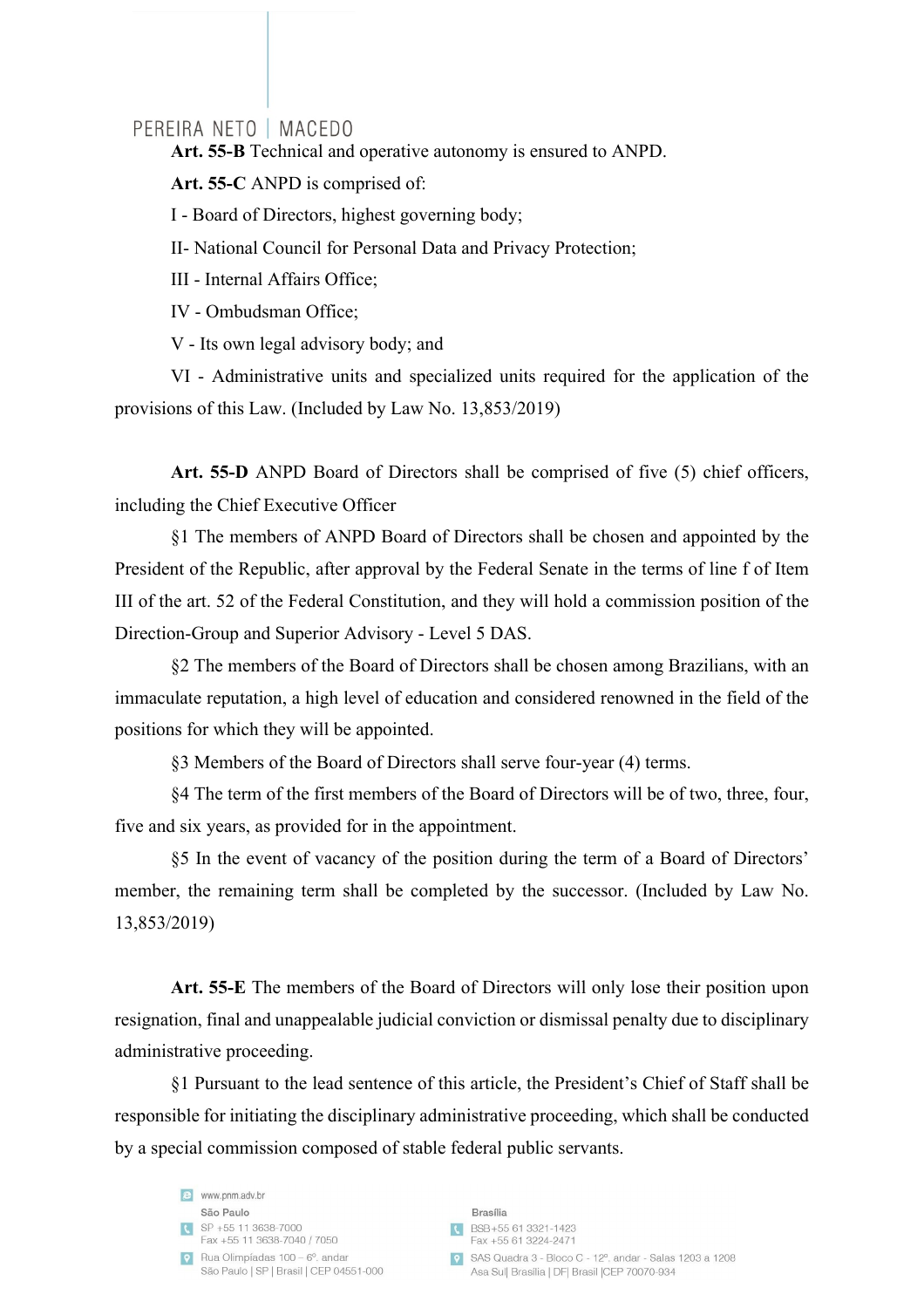§2 The President of the Republic shall be responsible for determining the preventive work leave, solely when recommended by the special commission referred in the §1 of this article, and then hand down the decision. (Included by Law No. 13,853/2019)

**Art. 55-F** The provision set forth in art. 6 of Law No. 12,813, of May 16, 2013 shall apply to the members of the Board of Directors, once their term comes to an end.

Sole Paragraph. Breach to the provisions set forth in the lead sentence of this article shall characterize an act of administrative improbity.

**Art. 55-G** The ANPD regimental structure shall be determined by an act from the President of the Republic.

§1 Until ANPD regimental structure comes into force, ANPD will be provided with technical and administrative assistance from the Office of the President's Chief of Staff in order to fulfill its activities.

§2 The Board of Directors shall decide on the internal regulations of the ANPD. (Included by Law No. 13,853/2019)

**Art. 55-H** The commission and trust positions of ANPD will be relocated from other bodies and entities of the Federal Executive branch. (Included by Law No. 13,853/2019)

**Art. 55-I** Those servers in commission and trust positions in ANPD shall be recommended by the Board of Directors and appointed or designated by the Chief Executive Officer. (Included by Law No. 13,853/2019)

**Art. 55-J** The National Authority has the following duties:

I – to ensure the protection of personal data, as provided in legislation;

II – to ensure the observance of commercial and industrial secrets, as long as the protection of personal data and the confidentiality of information when it is protected by law or when the breach of confidentiality violates the grounds of art. 2 of this Law;

III – to elaborate guidelines for the Personal Data Protection and Privacy National Policy;

IV – to monitor and apply sanctions for data processing that is not compliant with

Bloco C - 12° andar - Salas 1203 a 1208

| www.pnm.adv.br<br>e                     |                                                |
|-----------------------------------------|------------------------------------------------|
| São Paulo                               | <b>Brasília</b>                                |
| SP +55 11 3638-7000                     | BSB+55 61 3321-1423                            |
| Fax +55 11 3638-7040 / 7050             | Fax +55 61 3224-2471                           |
| Rua Olimpíadas 100 – 6°, andar          | SAS Quadra 3 - Bloco C - 12°, andar - Salas    |
| São Paulo   SP   Brasil   CEP 04551-000 | Asa Sul  Brasília   DF  Brasil   CEP 70070-934 |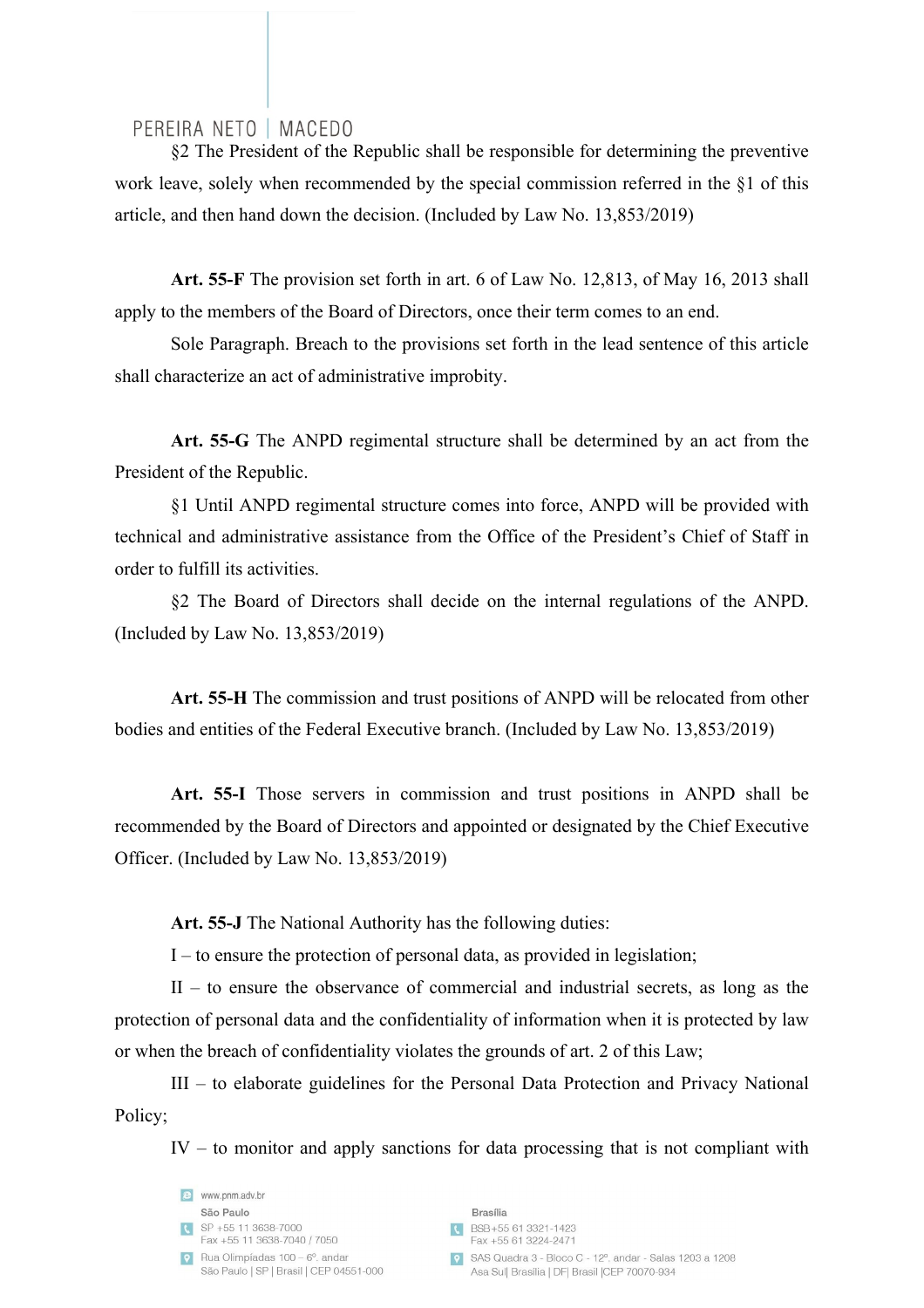legislation, through an administrative process that ensures right to adversary proceeding, full defense and the right to appeal;

 $V -$  to receive pleadings from the data subject against the controller after the data subject has demonstrated that he/she presented a complaint against the controller that was not solved in the timeframe established in regulation;

VI – to promote the knowledge of the norms and public policies on the protection of personal data and of the security measures to the general population;

VII – to promote and elaborate studies on national and international practices for the protection of personal data and privacy;

VIII – to stimulate the adoption of standards for services and products that facilitate the control of data subjects regarding their personal data, which should take into account the specificities of the activities and the size of those responsible;

 $IX -$  to promote cooperation initiatives with data protection authorities of other countries, of international or transnational nature;

 $X$  – to decide on the forms of publicity regarding personal data processing operations, observing commercial and industrial secrecy;

XI – to request, at any time, that entities of the public authority carry out operations of processing of personal data to give specific report about the scope and nature of the data and other details of the processing, and may issue complementary technical opinion to ensure compliance with this Law;

XII – to draft annual management reports of its activities;

XIII – to amend regulations and procedures on the protection of personal data and privacy, as well as on data protection impact assessment reports in cases in which the processing represents a high risk to the guarantee of the general principles of personal data protection foreseen in this Law;

XIV – to listen to processing agents and to the society in matters of relevant interest and to report on their activities and planning;

XV– to collect and apply its revenues and publish the breakdown of its revenues and expenses in the management report referred to in item XII of the lead sentence of this article;

XVI – to carry out audits, or to determine their occurrence regarding the processing of personal data carried out by processing agents, including public authorities;

XVII – to hold, at any time, agreements with processing agents in order to eliminate

e www.pnm.adv.br São Paulo  $\begin{array}{|c|c|c|c|}\n\hline\n\text{SP } +55 & 11 & 3638-7000 \\
\hline\n\end{array}$ Fax +55 11 3638-7040 / 7050  $\bullet$  Rua Olimpíadas 100 – 6° andar São Paulo | SP | Brasil | CEP 04551-000

**Brasília** C BSB+55 61 3321-1423 Fax +55 61 3224-2471 SAS Quadra 3 - Bloco C - 12° andar - Salas 1203 a 1208 Asa Sul| Brasília | DF| Brasil | CEP 70070-934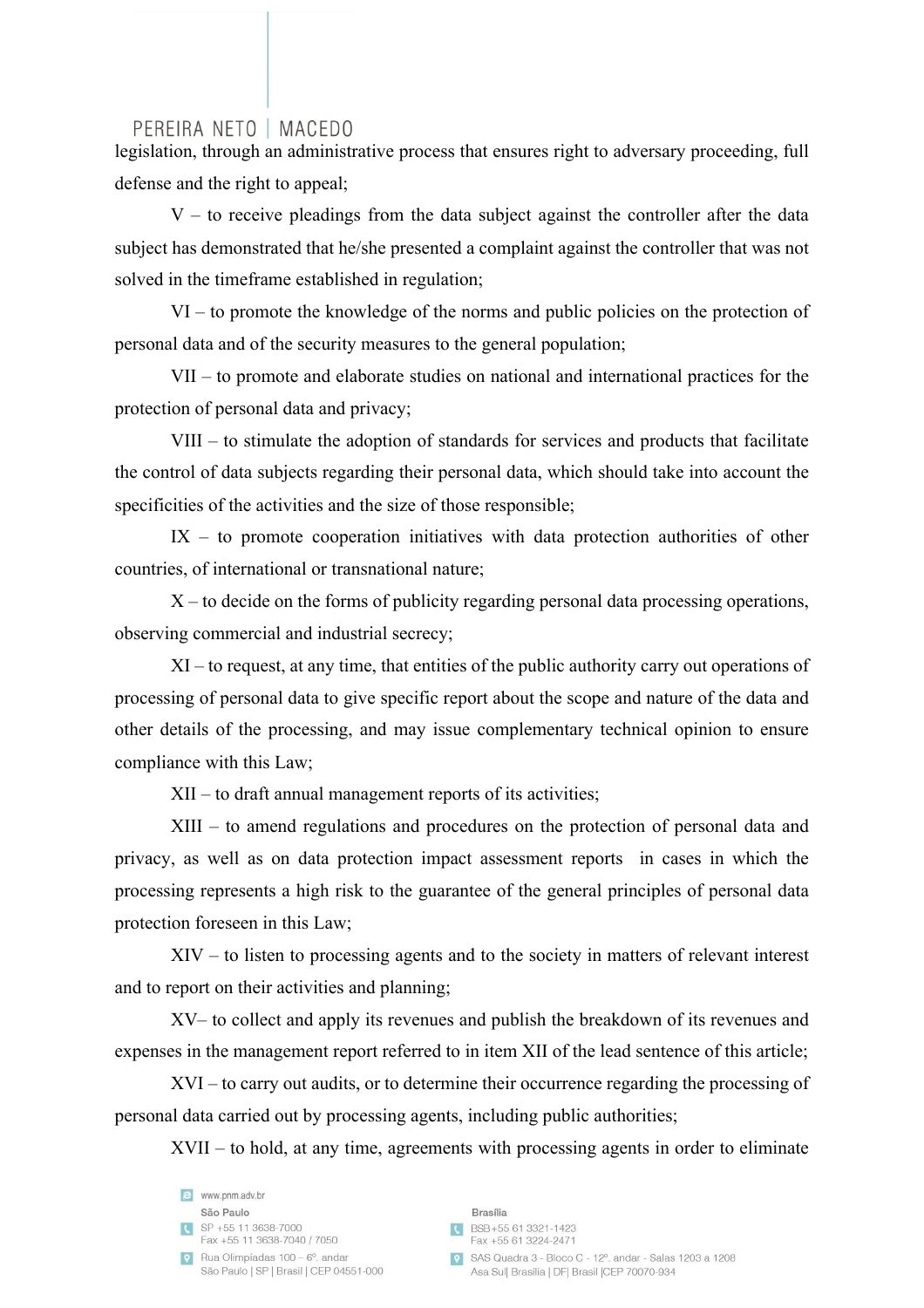irregularities or legal uncertainties in administrative proceedings, in accordance with other provisions in Brazilian Law;

XVIII – to enact rules, guidelines and simplified and special procedures, including deadlines, so that microenterprises and small businesses are able to adapt to this Law, as well as incremental or disruptive business initiatives that declare themselves startups or innovation companies;

XIX – to ensure that data processing of elderly people is carried out in a simple, clear, accessible and adequate form to their understanding, in accordance with this Law the Statute of the Elderly;

 $XX -$  to discuss, at the administrative level, on the interpretation of this Law, its authorities and matters on which the Law is silent;

XXI – to report criminal offenses that it becomes aware of to competent authorities;

XXII – to report to the internal control bodies any violation to the provisions set forth in this Law performed by bodies and entities of the federal public administration;

XXIII – to coordinate with public regulatory authorities to exert their authority in specific sectors of economic and governmental activities bound to regulation; and

XXIV – to implement simplified mechanisms, including by electronic means, in order to collect and record complaints on the processing of personal data non-compliant with this Law.

§1 When imposing administrative constraints on the processing of personal data by a private agent, whether they are constituted of limits, charges or subjections, the ANPD must observe the requirement of minimum intervention, ensuring the grounds, principles and rights of data subjects set forth in art. 170 of the Federal Constitution and in this Law.

§2 Regulation and rules enacted by ANPD shall be preceded by public consultation and hearings, as well as regulatory impact assessments.

§3 The ANPD and other public bodies and entities responsible for regulating specific sectors of economic and governmental activity shall coordinate their activities, in their respective spheres of action, in order to ensure the fulfillment of their duties efficiently and to promote the adequate functioning of regulated sectors, according to specific and sectoral legislation, and the processing of personal data, in conformity with this Law.

§4 The ANPD shall maintain a permanent communication forum, including by technical cooperation, with bodies and entities of the public administration responsible for the

e www.pnm.adv.br São Paulo  $S$ P +55 11 3638-7000 Fax +55 11 3638-7040 / 7050  $\bullet$  Rua Olimpíadas 100 – 6° andar São Paulo | SP | Brasil | CEP 04551-000

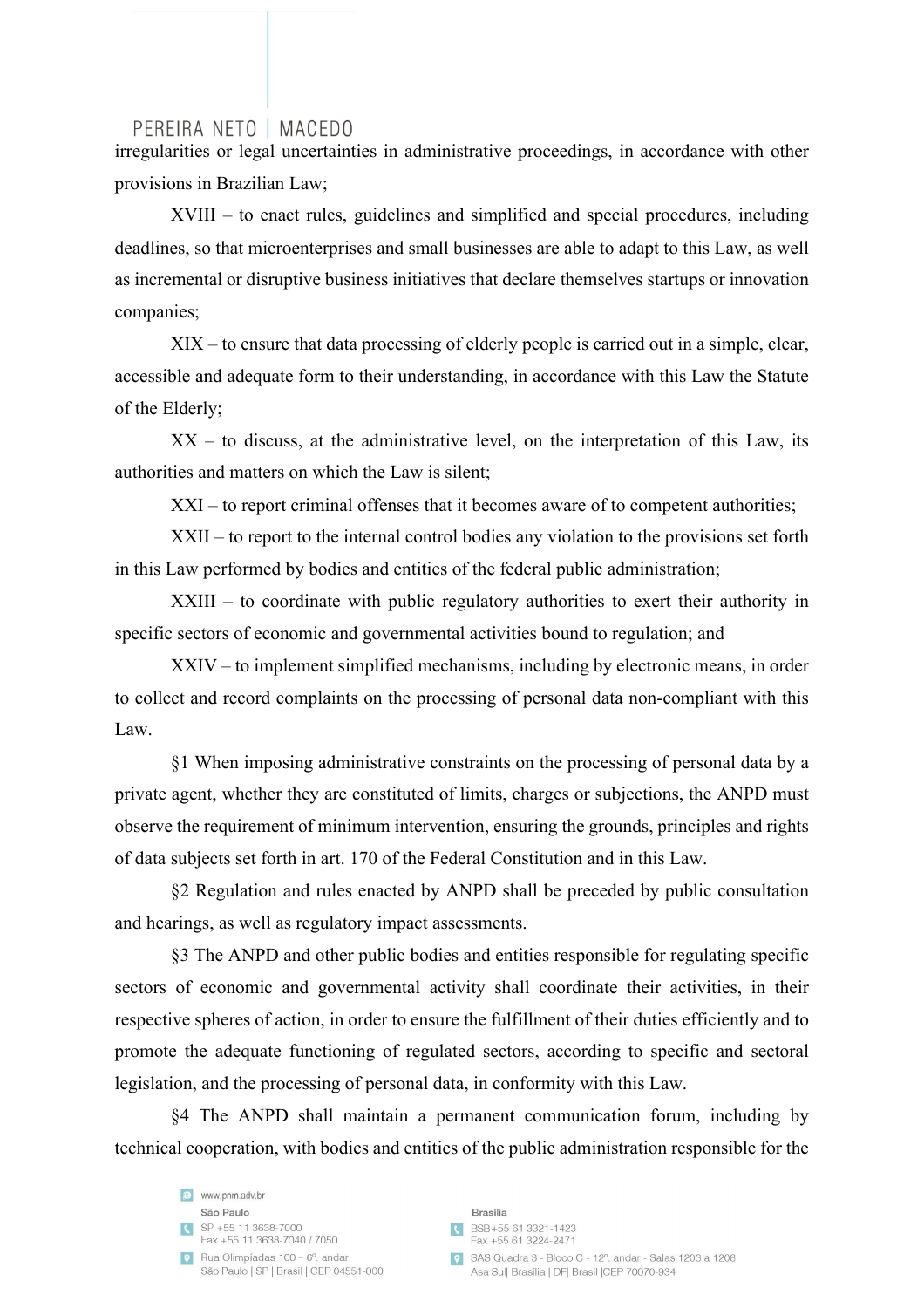regulation of specific sectors of economic and governmental activity, in order to facilitate ANPD's regulatory, monitoring and punitive duties.

§5 In the exercise of the powers referred to in the lead sentence of this article, the relevant authority shall ensure the preservation of industrial and information secrecy, in the terms of the law.

§6 Complaints collected in accordance with the provisions set forth in item V of the lead sentence of this article may be analyzed in an aggregate manner and any measures arising therefrom may be adopted in a standardized manner. (Included by Law No. 13,853/2019)

**Art. 55-K** Applying the sanctions as provided for herein shall be the sole responsibility of the ANPD, and in matters concerning the protection of personal data, its powers and jurisdiction shall prevail over the jurisdiction of other entities or bodies of the public administration.

Sole Paragraph. ANPD shall articulate its operation and practices with other bodies and entities with sanctioning and normative powers related to matters of personal data protection, and it shall be the central body for the interpretation of this Law and for setting the standards and guidelines for the implementation thereof. (Included by Law No. 13,853/2019)

**Art. 55-L** Revenues from ANPD are:

I - budget allocations, provided in the general budget of the Union, special credits, additional credits, transfers and payments that are conferred to it;

II - donations, bequests, subsidies and other resources destined to it;

III - amounts determined in the sale or lease of movable and immovable assets of its property;

IV - amount calculated in financial market applications of the revenues provided in this article;

 $V - (vetoed);$ 

VI - resources derived from agreements, contracts or similar instruments held with entities, bodies or companies, of either public or private law, national or international;

VII - sums of the sale of publications, technical material, data and information, including for public bidding purposes. (Included by Law No. 13,853/2019)

#### **Art. 56. (vetoed)**

e www.pnm.adv.br São Paulo  $S$ P +55 11 3638-7000 Fax +55 11 3638-7040 / 7050 P Rua Olimpíadas  $100 - 6^\circ$  and and São Paulo | SP | Brasil | CEP 04551-000

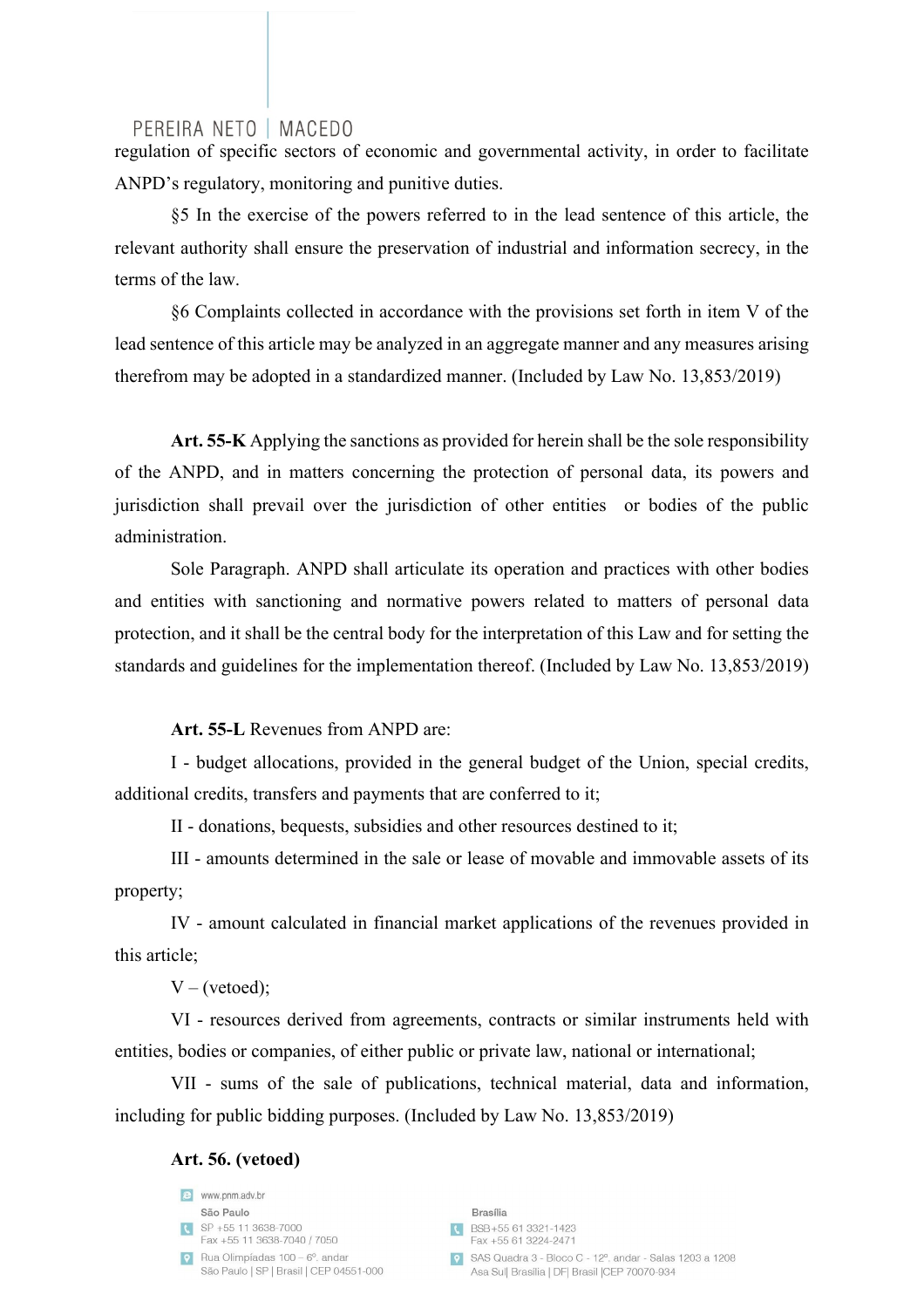## PEREIRA NETO | MACEDO **Art. 57. (vetoed)**

#### **Section II**

#### **The National Council for the Protection of Personal Data and Privacy**

**Art. 58. (vetoed)**

**Art. 58-A** The National Council of Personal Data Protection and Privacy shall be comprised of 23 (twenty-three) representatives, full representatives and alternates, from the following bodies:

I – five (5) representatives from the federal Executive Branch;

 $II$  – one (1) representative from the Federal Senate;

 $III$  – one (1) representative from the House of Representatives;

IV – one (1) representative from the National Council of Justice;

 $V$  – one (1) representative from the National Council of Public Prosecutors;

VI – one (1) representative from the Brazilian Internet Steering Committee;

VII – three (3) representatives from entities of the civil society with experience related to personal data protection;

VIII – three (3) representatives from scientific, technological and innovative institution;

 $IX - three (3)$  representatives from trade union confederations representing the economic categories of the sector;

 $X$  – two (2) representatives from entities representatives of the business sector related to the area of personal data processing; and

XI – two (2) representatives from labor sector.

§1 The representatives shall be appointed by the President of the Republic, and the delegation of this function is allowed.

§2 The representatives referred to in items I, II, III, IV, V and VI of the lead sentence of this article and their alternate shall be appointed by the full representatives of their respective bodies and entities of the public administration.

§3 The representatives referred to in items VII, VIII, IX, X and XI of the lead sentence of this article and their alternate thereof:

I - shall be appointed as provided for in the regulation;

II - must not be members of the Brazilian Internet Steering Committee (*Comitê Gestor* 

|              | www.pnm.adv.br                                                            |
|--------------|---------------------------------------------------------------------------|
|              | São Paulo                                                                 |
| $\mathbf{C}$ | SP +55 11 3638-7000<br>Fax +55 11 3638-7040 / 7050                        |
| $\bullet$    | Rua Olimpíadas 100 – 6°, andar<br>São Paulo   SP   Brasil   CEP 04551-000 |

**Brasília** 

BSB+55 61 3321-1423 Fax +55 61 3224-2471

SAS Quadra 3 - Bloco C - 12°, andar - Salas 1203 a 1208 Asa Sul| Brasília | DF| Brasil | CEP 70070-934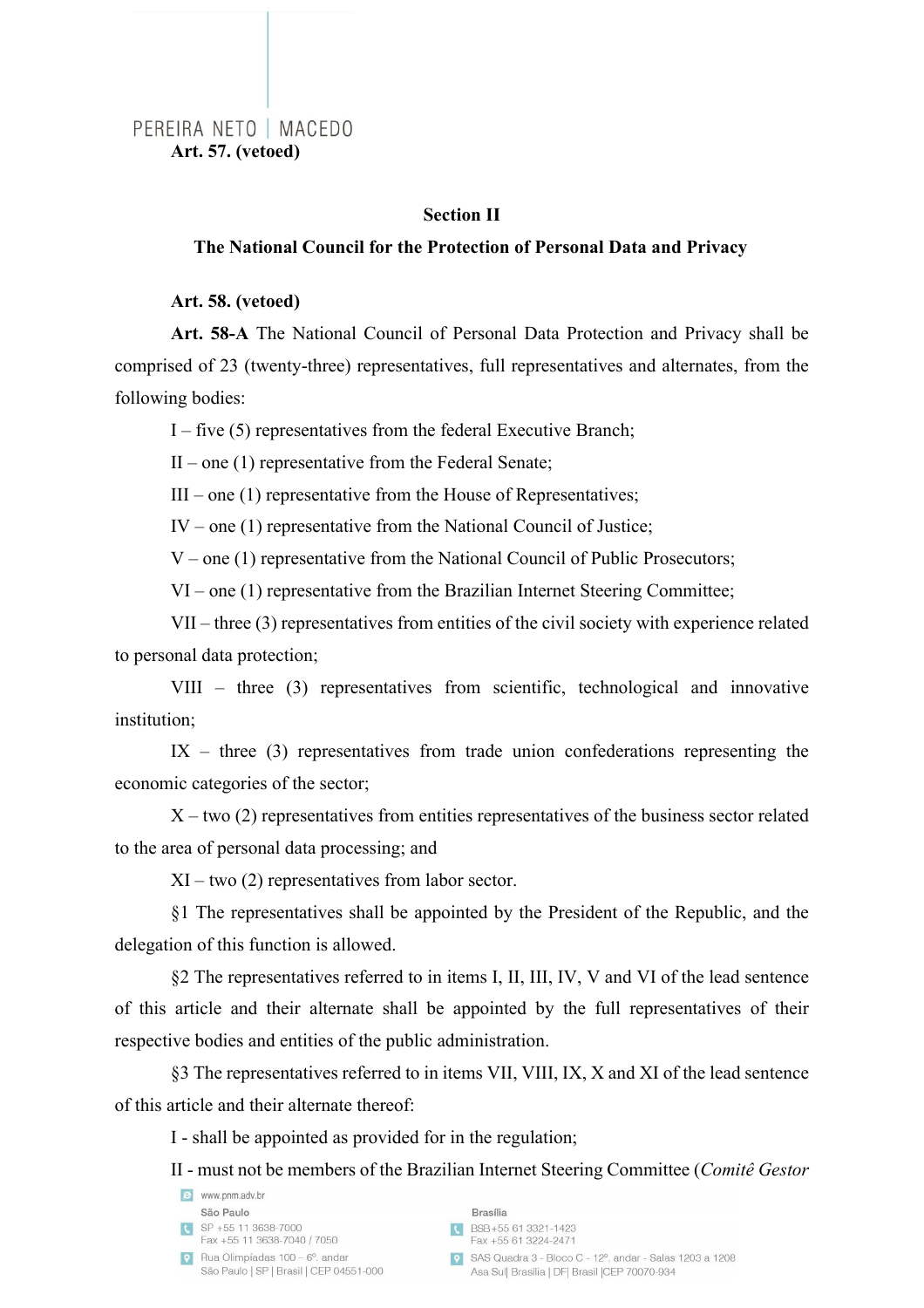PEREIRA NETO | MACEDO *da Internet no Brasil*);

III - shall have a two-year (2) term, with one reappointment being allowed.

§4 Participation in the National Council of Personal Data Protection and Privacy will be considered a relevant unpaid public service.

**Art. 58-B** It is incumbent on the National Council of Personal Data Protection and Privacy to:

I - propose strategic guidelines and provide subsidies for the preparation of Personal Data Protection and Privacy National Policy and for the operation of ANPD;

II - prepare annual reports to evaluate the execution of the actions of the Personal Data Protection and Privacy National Policy;

III – suggest actions to be performed by ANPD;

IV – prepare studies and hold public debates and public hearing on personal data 8 protection and privacy; and

V – disseminate knowledge about the protection of personal data and privacy to the general population. (Included by Law No. 13,853/2019)

**Art. 59 (vetoed)**

#### CHAPTER X

#### FINAL AND TRANSITIONAL PROVISIONS

**Art. 60.** Law No. 12,965, of April 23, 2014 (the "Brazilian Internet Law"), shall henceforth contain the following alterations:

"Art. 7 …

X – permanent deletion of personal data that has been provided to an internet application, upon request, at the termination of the relationship between the parties, except in the situations in which storage of records is obligatory, as provided in this Law and in that which governs personal data protection;..."

"Art. 16…

II – from personal data that are excessive in relation to the purpose for which consent

| $\epsilon$ | www.pnm.adv.br                                                            |
|------------|---------------------------------------------------------------------------|
|            | São Paulo                                                                 |
|            | SP +55 11 3638-7000<br>Fax +55 11 3638-7040 / 7050                        |
| $\bullet$  | Rua Olimpíadas 100 - 6°, andar<br>São Paulo   SP   Brasil   CEP 04551-000 |

SBH +55 61 3321-1423<br>Fax +55 61 3224-2471

| SAS Quadra 3 - Bloco C - 12° andar - Salas 1203 a 1208 |
|--------------------------------------------------------|
| Asa Sul  Brasília   DF  Brasil   CEP 70070-934         |